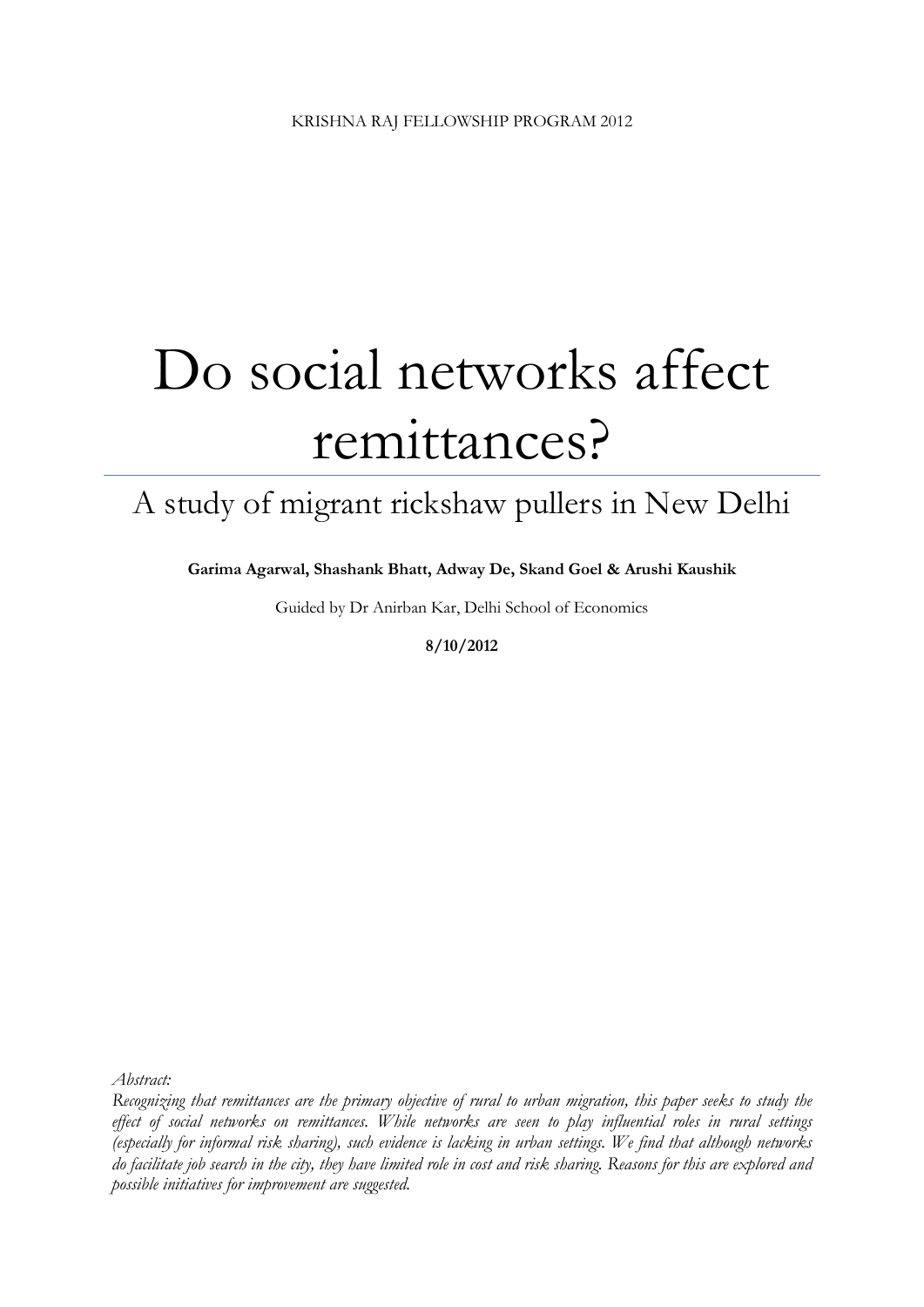## **1. INTRODUCTION**

Rickshaw pullers are a classic example of migrant informal labor in the urban areas. They do not have any identity proof, lack human and physical capital and have restricted access to formal institutions such as credit. As several of them are temporary/floating migrants, these problems are more acute for they lack adequate political representation in the city. These features make this group ideal for studying informal institutions in the urban labor market<sup>[1](#page-1-0)</sup>. Our study, therefore, focuses on migrant rickshaw pullers in New Delhi who send regular remittances to their native villages.

One of the main objectives of migration is consumption smoothing through remittances (Bloom and Stark, 1985; Taylor, 1995). Further, according to the New Economics of Labour Migration, migration is a household decision which accounts for various microeconomic factors like information, insurance and social capital. Hence, social networks and remittances become linked. The amount of remittance can depend on how the migrant is placed in the city in terms of social ties. In this context, we look at city specific social networks – those of kinship, village based, occupational and those formed during the stay in the city - as entry points into the city and as arrangements for sharing risk and cost.

The paper is organized as follows. Section 2 reviews the existing literature and lays down the theoretical framework that guides our study. Section 3 describes the sampling strategy and our data. It includes a description of the structure of the rickshaw sector and the socio-economic characteristics of our sample. We also discuss modes of remittance transfer, especially the courierwala system which is prevalent in in this sector. Section 4 presents our analysis. Section 5 suggests some policy suggestions and concludes.

## **2. EXISTING LITERATURE AND THEORETICAL FRAMEWORK**

As noted before, networks can potentially affect remittances in three ways – as entry points into the city, as risk sharing mechanisms and as arrangements of cost sharing. We look at each of these channels individually.

Village networks often serve as entry points for a migrant into the city. They "not only reduce the psychological costs of migration by providing a supportive relationship during the migrant's adjustment period but also reduce monetary costs by providing information on employment opportunities as well as material assistance during the job search" (Banerjee, 1983). Theoretically, the presence of a fellow villager in the city prior to one's migration might mean that some job search for the prospective migrant has already taken place.

On the other hand, however, it might be that the fellow villager is himself employed in a sector with low returns. In this case, the migrants might herd-in on a sub-optimal job<sup>[2](#page-1-1)</sup>. The presence of a village network in the city might also reduce incentives for post-migration job search. This could lead to overcrowding in certain job sectors. Mitra (2008) and Mitra (2010), while

 $\frac{1}{1}$ <sup>1</sup>There are a few studies on this group (Nandhi 2011, CCS 2012, Kurosaki et. al. 2007)

<span id="page-1-1"></span><span id="page-1-0"></span> $2$  Banerjee (1993)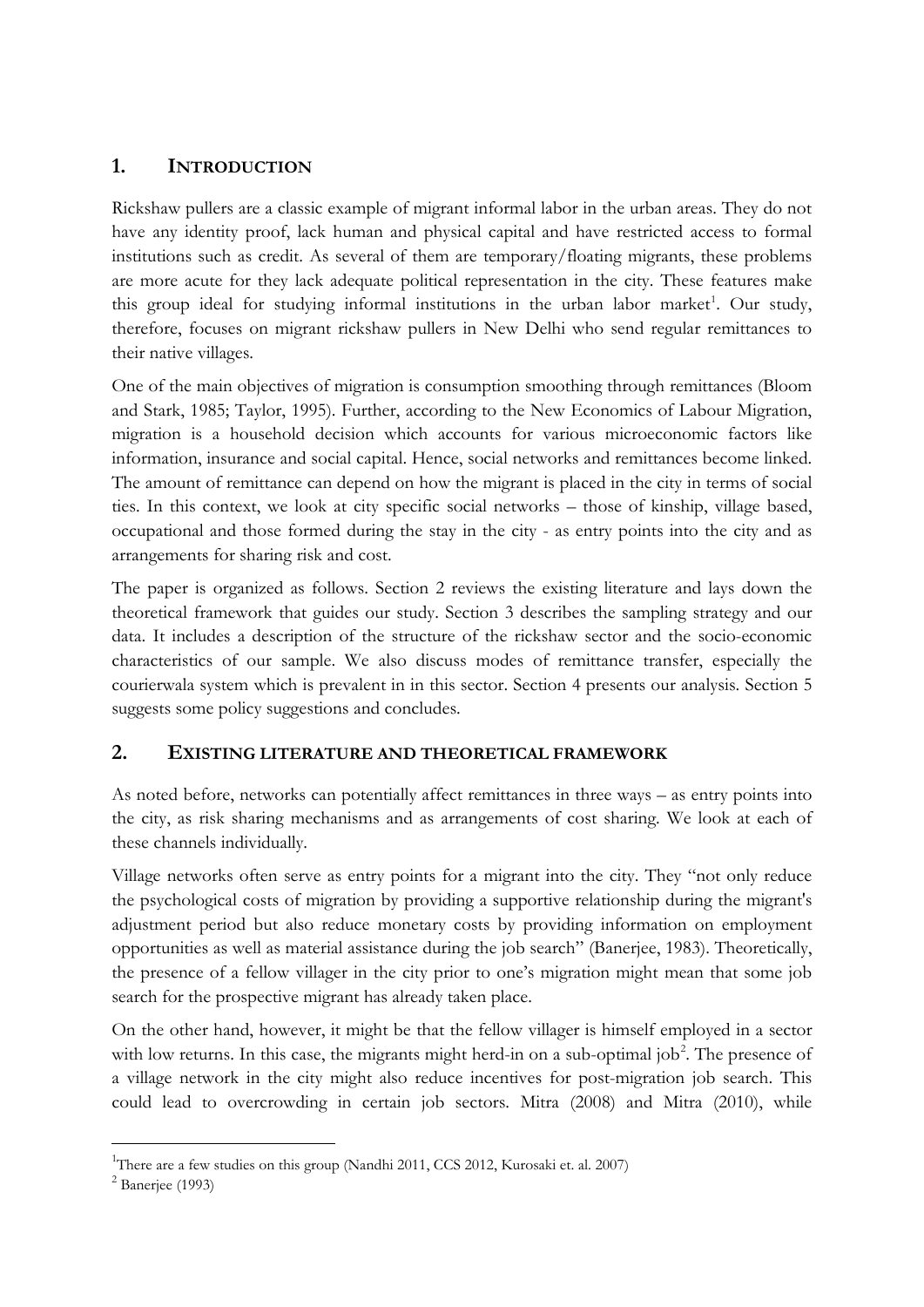highlighting the importance of informal channels for accessing urban jobs, find that in different urban slum settings in India "network extension leads to excess supplies of labor relative to demand", thereby reducing upward mobility.

Once the migrant obtains a job, his network is likely to be important for his survival in the city. First, group formation may help reduce costs of living through sharing resources or economies of scale in consumption. Specifically, there may be a negative relationship between food expenditure (or room rent) and network size. Apart from directly reducing these material costs, networks can have indirect value by reducing effort and psychological costs. For instance, social networks can provide support in health emergencies or help remit savings in the absence of formal money transfer systems.

Networks may facilitate insurance or risk sharing in the absence of institutional mechanisms. There is ample evidence of this in rural settings. A seminal study by Rosenzweig (1988) found that kinship ties served both as family bonding grounds and consumption-smoothing mechanisms through which implicit insurance based transfers may take place. In more recent studies, such as Udry (1994), Fafchamps and Lund (2003) and Park (2006), the usual finding is that networks act as partial insurance mechanisms. Findings from existing literature on risk sharing in urban settings<sup>[3](#page-2-0)</sup> are less than conclusive. From a household survey of Istanbul, Adaman et al (2006) infer that monetary transfers from social networks and formal loans are complements. On the other hand, Alvi and Dendir (2009) in a study in Ethiopia find that "partial insurance may be taking place though only among the most vulnerable." This indicates that the poorest household may share risk amongst themselves.

To develop a better understanding of empirical results in the literature, we need to look at the theory of risk sharing<sup>[4](#page-2-1)</sup>. Individual risk sharing transactions are embedded in long term relationships. The desire to preserve the relationship appears to be the main motivation behind reciprocity and thus the main enforcement mechanism for informal risk sharing arrangements. In other words, "continuous and personalized relationships among community members help create an interaction framework resembling a repeated game of indeterminate or infinite duration. In such a game, reputation effects are at work and punishments can be meted out to willing free riders, thereby ensuring that promises to help those hit by adverse economic events are self-enforcing" (Platteau, 2006). Beliefs play an important role in equilibrium selection in the above framework. Shared beliefs of altruism and reciprocity make coming together to share risks more likely. Attitudinal<sup>[5](#page-2-2)</sup> trust between individuals becomes important in this respect. However, social norms are often the glue that holds such arrangements together. Social norms are,

<span id="page-2-0"></span><sup>&</sup>lt;sup>3</sup>Risk pooling literature in the city appears to be sparse (especially for migrant populations and informal sector) (Alvi&Dendir, 2009). This may be due to data availability reasons or because it is easier to conceptualize closely-knit village networks as risk sharing networks.

<span id="page-2-1"></span><sup>&</sup>lt;sup>4</sup>For a survey, see Platteau (2006). There is relatively new literature in 'economics of networks' that sees how individuals bilaterally form risk sharing relationships and what network structures are likely to emerge in a decentralized setting. See, for example, Bloch, Genicot, and Ray (2008) and Bramoullé and Kranton (2007).

<span id="page-2-2"></span><sup>&</sup>lt;sup>5</sup>As Glaeser et al (2000) note, the empirical literature on trust has focused on questions such as: "Generally speaking, would you say that most people can be trusted or that you can't be too careful in dealing with people?'' They find that such *attitudinal*responses are not good predictors of behaviour in trust experiments. Nonetheless, such general attitudes guide our day to day actions. Probably, that is the reason why opinions on 'trust' were expressed by several of our respondents almost spontaneously in response to questions on borrowing. It is from these opinions that we infer, as mentioned later in the paper, that levels of attitudinal trust are low. For varied economic perspectives on trust, see Dasgupta (2010).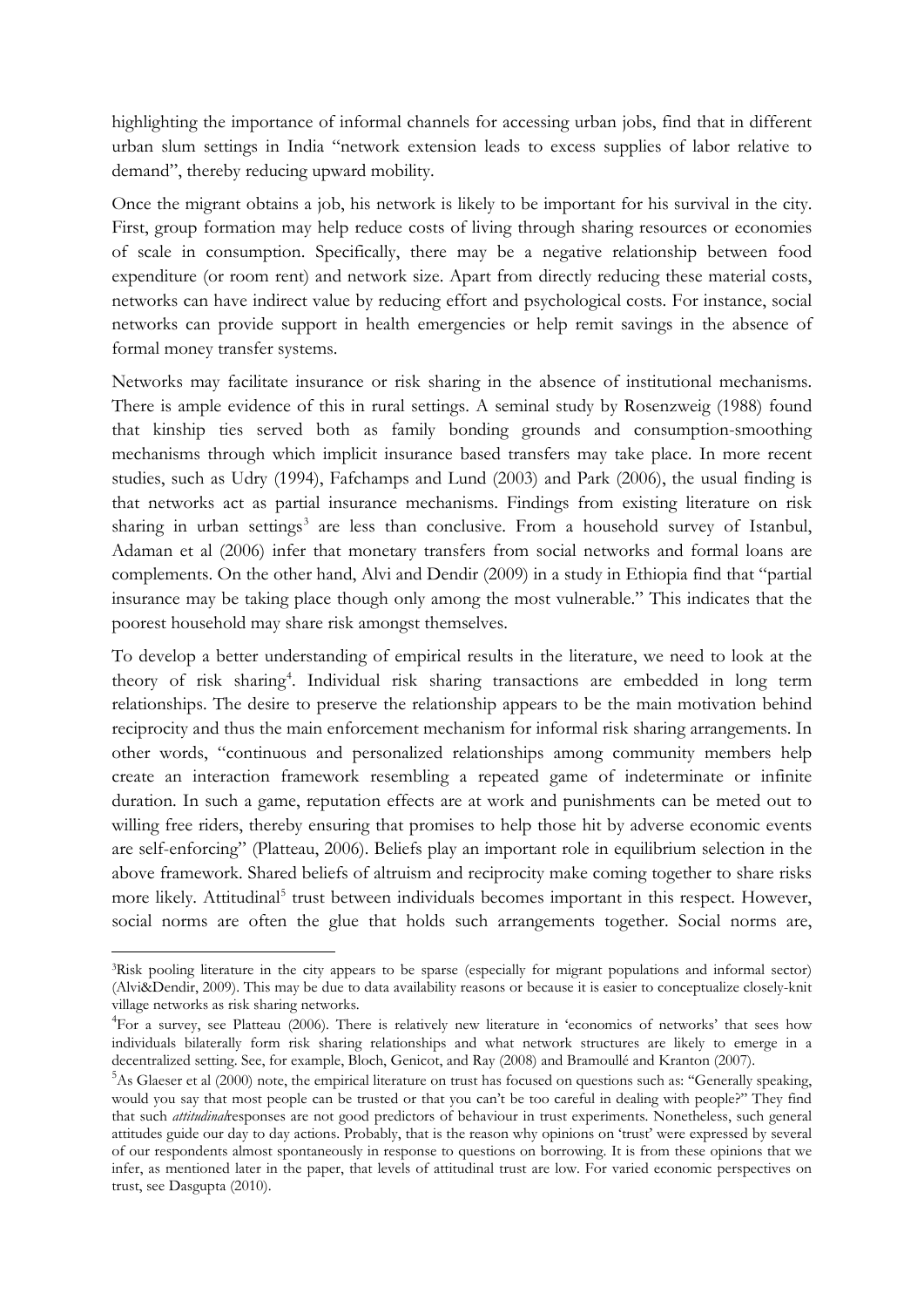however, difficult to establish in heterogeneous populations (Alesina and La Ferrara, 2000 & Coffe, 2009). People have more trust in and feel more comfortable interacting with others similar to them, for example, in terms of race and ethnicity.

Based on the above framework, our conjectures are as follows. First, we expect networks to be playing an important role in accessing a job. Ex ante, we cannot say if this leads to overcrowding. Second, we expect lower cost of living due to cost sharing through networks. Third, given the lack of access to formal insurance, we expect to see some risk sharing through networks. However, this is likely to be highly limited given the heterogeneous population and oscillatory migration.

## **3. SAMPLE**

## **Sampling procedure**

Our study is based on a survey of 112 rickshaw pullers in New Delhi, conducted during May-June 2012. Areas covered included Chandni Chowk, Delhi University North Campus (DU)<sup>[6](#page-3-0)</sup>, Karol Bagh, Lajpat Nagar and New Delhi Railway Station (NDLS). A majority of sample points are from Chandni Chowk, Lajpat Nagar and DU<sup>[7](#page-3-1)</sup>. At each of these places we interviewed rickshaw pullers near metro stations, rickshaw garages<sup>[8](#page-3-2)</sup>, road-side dhabas where they eat and market places. At places where rickshaws were standing in a queue, we interviewed two persons from each queue.

## **General characteristics**

Respondents belonged to five states of the country - Bihar, Uttar Pradesh (UP) and West Bengal (WB), Jharkhand, Madhya Pradesh (MP) - the bulk belonging to the first three states<sup>[9](#page-3-3)</sup>. The following table summarizes some characteristics of our sample<sup>[10](#page-3-4)</sup>.

| Variable        | Unit  | Description                                            | Number of<br>observations | Mean | Standard<br>deviation |
|-----------------|-------|--------------------------------------------------------|---------------------------|------|-----------------------|
| age             | years | Age of the respondent                                  | 95                        | 35   | 9                     |
| dailyearning    | Rs.   | Earnings per day                                       | 100                       | 343  | 100                   |
| dailysaving     | Rs.   | Savings per day or earnings net<br>of all expenditures | 111                       | 200  | 77                    |
| delhisinceyrs   | Years | No. of years the respondent has<br>been in Delhi       | 111                       | 12   | 10                    |
| food            | Rs.   | Per<br>food<br>capita<br>day<br>per<br>expenditure     | 110                       | 102  | 42                    |
| remittancemonth | Rs.   | Amount sent back home per<br>month                     | 99                        | 4759 | 1945                  |

| Table 3.1: Sample characteristics |  |
|-----------------------------------|--|
|-----------------------------------|--|

<span id="page-3-0"></span> $\frac{1}{6}$ <sup>6</sup>Including Kamla Nagar, Malka Ganj and Indira Vihar.

<span id="page-3-1"></span> ${}^{7}$ Karol Bagh and NDLS are not considered for subsequent area-wise disaggregation.

<span id="page-3-2"></span><sup>&</sup>lt;sup>8</sup> Rickshaw garages are essentially parking areas for the rickshaws of a particular malik. Usually, there are small eateries and shops in the garage area.

<span id="page-3-3"></span><sup>9</sup> Jharkhand and MP are not considered in subsequent state-wise disaggregation.

<span id="page-3-4"></span><sup>&</sup>lt;sup>10</sup>After removing outliers as defined in the appendix.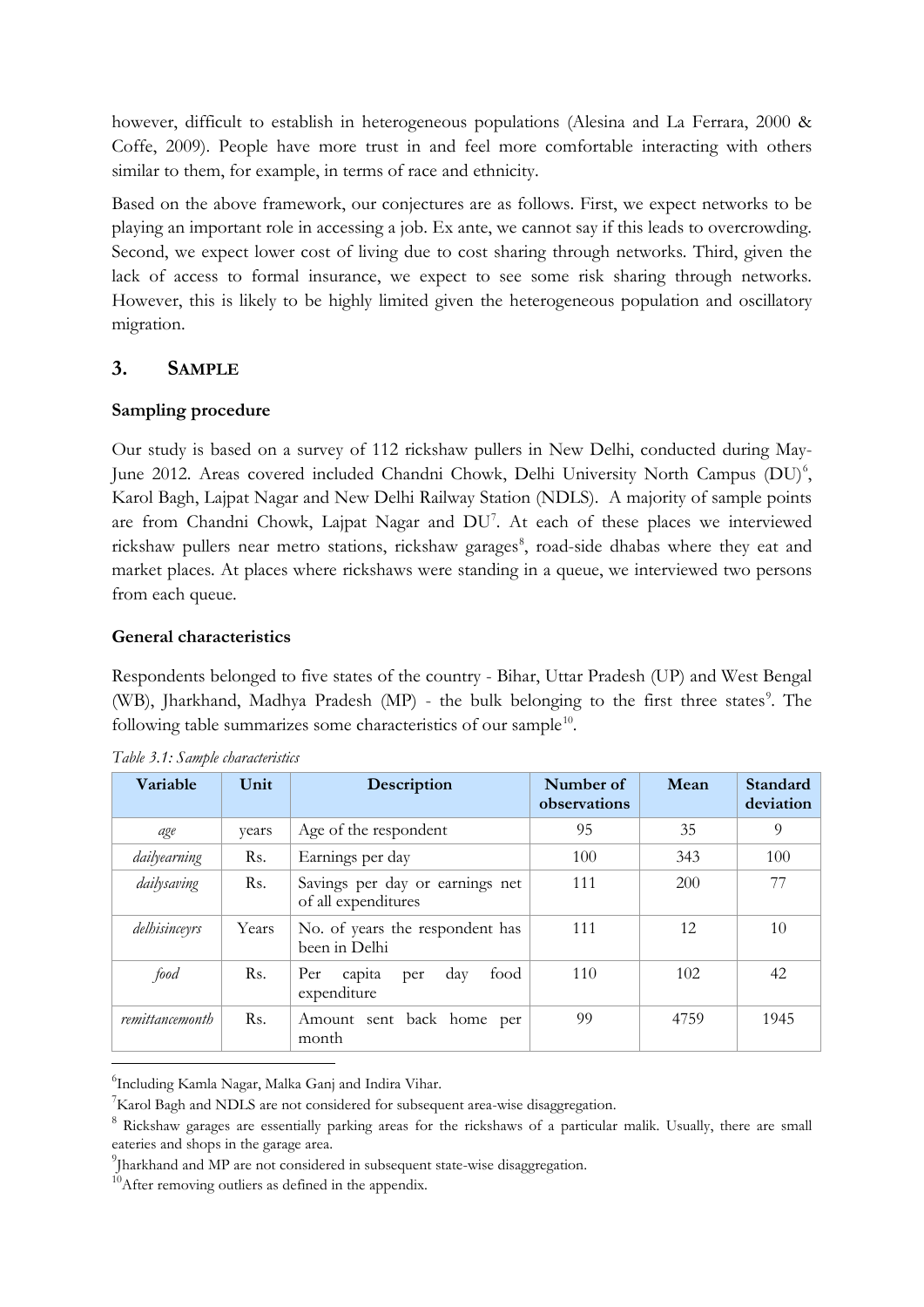| Variable    | Unit  | Description                                                             | Number of<br>observations | Mean | Standard<br>deviation |
|-------------|-------|-------------------------------------------------------------------------|---------------------------|------|-----------------------|
| rentmonth   | Rs.   | Amount of room rent paid per<br>person per month                        | 73                        | 735  | 652                   |
| rikrent     | Rs.   | Per day rent paid for hiring<br>rickshaw from the malik                 | 109                       | 44   | 6                     |
| riksinceyrs | Years | No. of years spent by the<br>respondent in rickshaw pulling in<br>Delhi | 102                       | 8    |                       |
| trips       |       | No. of visits to native village per<br>$year^{11}$                      | 106                       | 6    | 6                     |

Migrants do not always immediately take up rickshaw pulling on coming to the city. Besides, some respondents took up rickshaw pulling temporarily, when income from other occupations, such as working in a decoration/catering business, factory, hotel or shop, was low.

Most rickshaw pullers oscillate between their native village and the city, often going back home during agricultural season. The distribution of *trips* for respondents from Western UP is more concentrated towards the higher end of the spectrum as compared to the distribution from Eastern UP, Bihar and WB<sup>[12](#page-4-1)</sup>. This is probably on account of native villages being closer to Delhi for UP respondents making it easier to go back home.

## **Occupational characteristics**

Due to limited finances and seasonal nature of their migration, rickshaw pullers usually rent vehicles from rickshaw maliks (fleet owners) in the city. We learnt of maliks who owned more than 700 rickshaws as well as of smaller ones with less than 20. In principle, this ownership is illegal as one person is not allowed to own more than one rickshaw<sup>[13](#page-4-2)</sup>. As a result most maliks have to pay bribes to run their business. Daily rent paid by pullers varied between Rs. 30 to Rs. 50 depending on area of operation.

Sample average earning per day was Rs. 343 while saving was Rs. 200. There was no significant difference between the earnings and savings of people from various states. However, pullers in DU earn significantly less than those in Chandni Chowk and Lajpat Nagar<sup>14</sup>. Also, savings in Lajpat Nagar are significantly more than those in Chandni Chowk<sup>[15](#page-4-4)</sup> and  $DU^{16}$  $DU^{16}$  $DU^{16}$ . (Table 3.2)

<span id="page-4-0"></span> $11$ Calculated as  $12/(Time)$  gap (in months) between two subsequent visits to village). It does not take into account the time spent in the native village.

<span id="page-4-1"></span><sup>&</sup>lt;sup>12</sup> In the absence of any official boundary between Eastern and Western UP, we used telecom circles for classification of districts.

<span id="page-4-2"></span><sup>13</sup>Article 3(1) of the Cycle Rickshaw Bye-Laws of 1960 under Section 481 of the Delhi Municipal Corporation Act of 1957 requires that the owner and the driver of the cycle rickshaw must be the same person. As per **Cycle-Rickshaw Bye-Laws,1960, Section 3**(1) No person shall keep or ply for hire a cycle rickshaw in Delhi unless she himself is the owner thereof and holds a license granted in that behalf by the Commissioner on payment of the fee that may, from time to time, be fixed under subsection(2) of Section 430. Provided that no person will be granted more than one such license (Provided further that Commissioner may grant more than one licenses to a widow or a handicapped subject to the maximum of five licenses.)

<span id="page-4-3"></span> $14$ Significant at  $1\%$  level.

<span id="page-4-4"></span><sup>&</sup>lt;sup>15</sup>Significant at 5% level.

<span id="page-4-5"></span><sup>&</sup>lt;sup>16</sup>Significant at 1% level.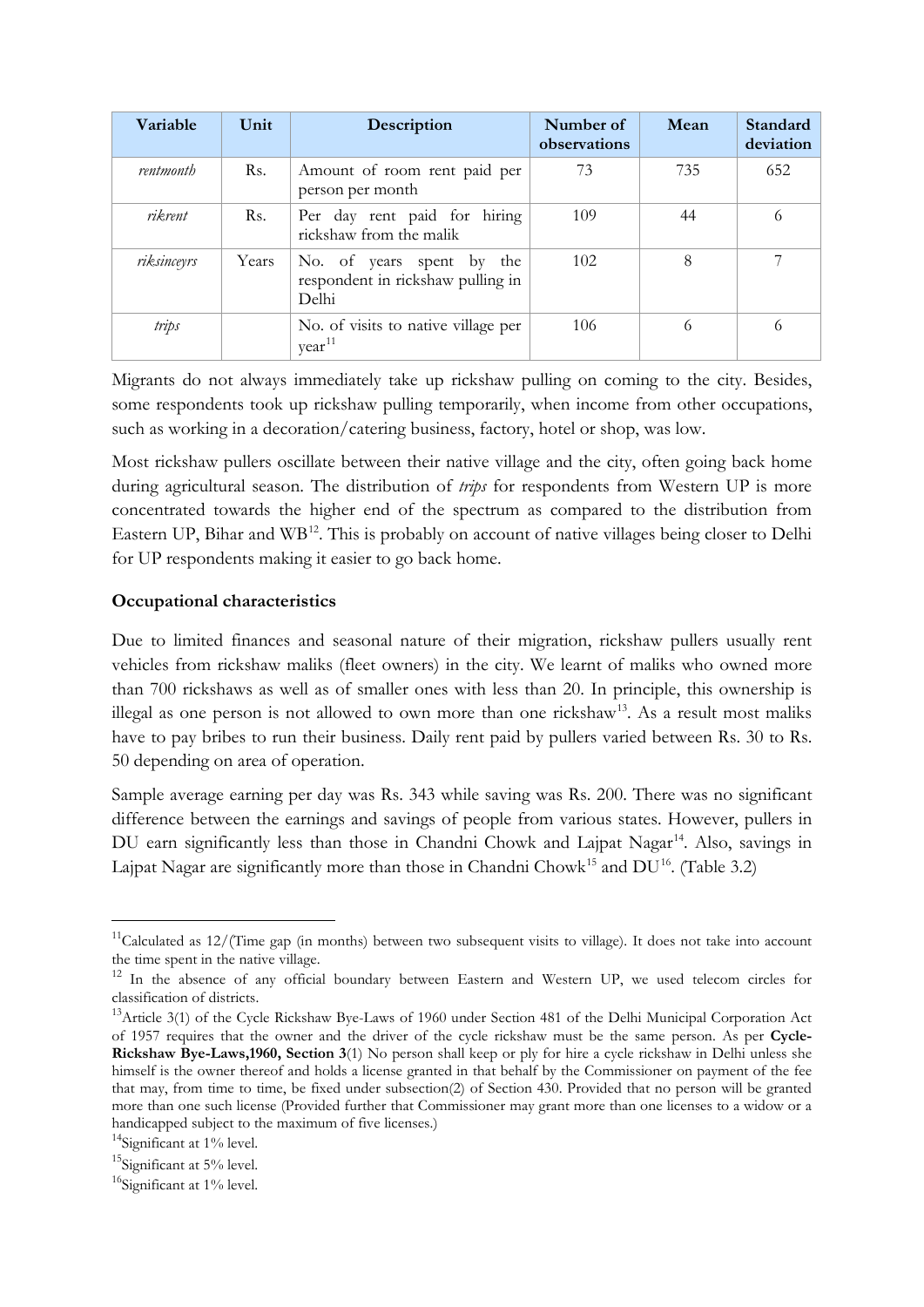|                                                | <b>WB</b> | <b>Bihar</b> | <b>UP</b>      |
|------------------------------------------------|-----------|--------------|----------------|
| Composition of the $\vert$ 23<br>sample $(\%)$ |           | 38           | 30             |
| rentmonth (Rs.)                                | 635       | 694          | 1195           |
| dailyearning (Rs.)                             | 335       | 356          | 348            |
| dailysaving (Rs.)                              | 215       | 209          | 191            |
| remittancemonth (Rs.)                          | 4503      | 4758         | 4467           |
| food $(Rs.)$                                   | 112       | 102          | 99             |
| khaasvillage                                   | 15        | 8            | $\overline{4}$ |

*Table 3.2: State and area wise summary*

|                                                 | Lajpat Nagar | <b>Chandni Chowk</b> | DU   |
|-------------------------------------------------|--------------|----------------------|------|
| Composition of the $\sqrt{29}$<br>sample $(\%)$ |              | 25                   | 28   |
| rentmonth (Rs.)                                 | 645          | 852                  | 524  |
| dailyearning (Rs.)                              | 364          | 347                  | 296  |
| dailysaving (Rs.)                               | 234          | 194                  | 170  |
| <i>remittancemonth</i> (Rs.)                    | 6112         | 4663                 | 3747 |
| food $(Rs.)$                                    | 106          | 103                  | 99   |
| khaasvillage                                    | 13           | 8                    | 9    |

## **Living conditions**

79 respondents stayed in a rented room, 15 took shelter in rickshaw garages and another 16 slept either on their rickshaw or on a footpath. Average room rents seem to vary with the area of operation. (Table 3.2) During the course of our survey we also learnt that pullers might be paying rent to local mafias for footpath space, especially in the NDLS and Chandni Chowk areas.

53% of respondents take all their meals at roadside eateries. The remaining 47% cooked at least one of their meals at home. Of the people who cook, only 15% cook alone. Mean *food* was Rs. 95 for those who cooked at least once and Rs. 108 for others.

84 respondents reported having fallen ill since coming to Delhi. Of these, 45% visited government hospitals, 47% preferred private clinics and 11% visited chemists and purchased medicines over the counter. Many respondents complained of poor quality of service in government hospitals despite low cost of treatment.

#### **Remittances**

Average monthly remittance for the sample was Rs. 4758. Unlike daily earnings and savings, state effects do matter for remittances. Pullers from WB remit significantly higher amounts than those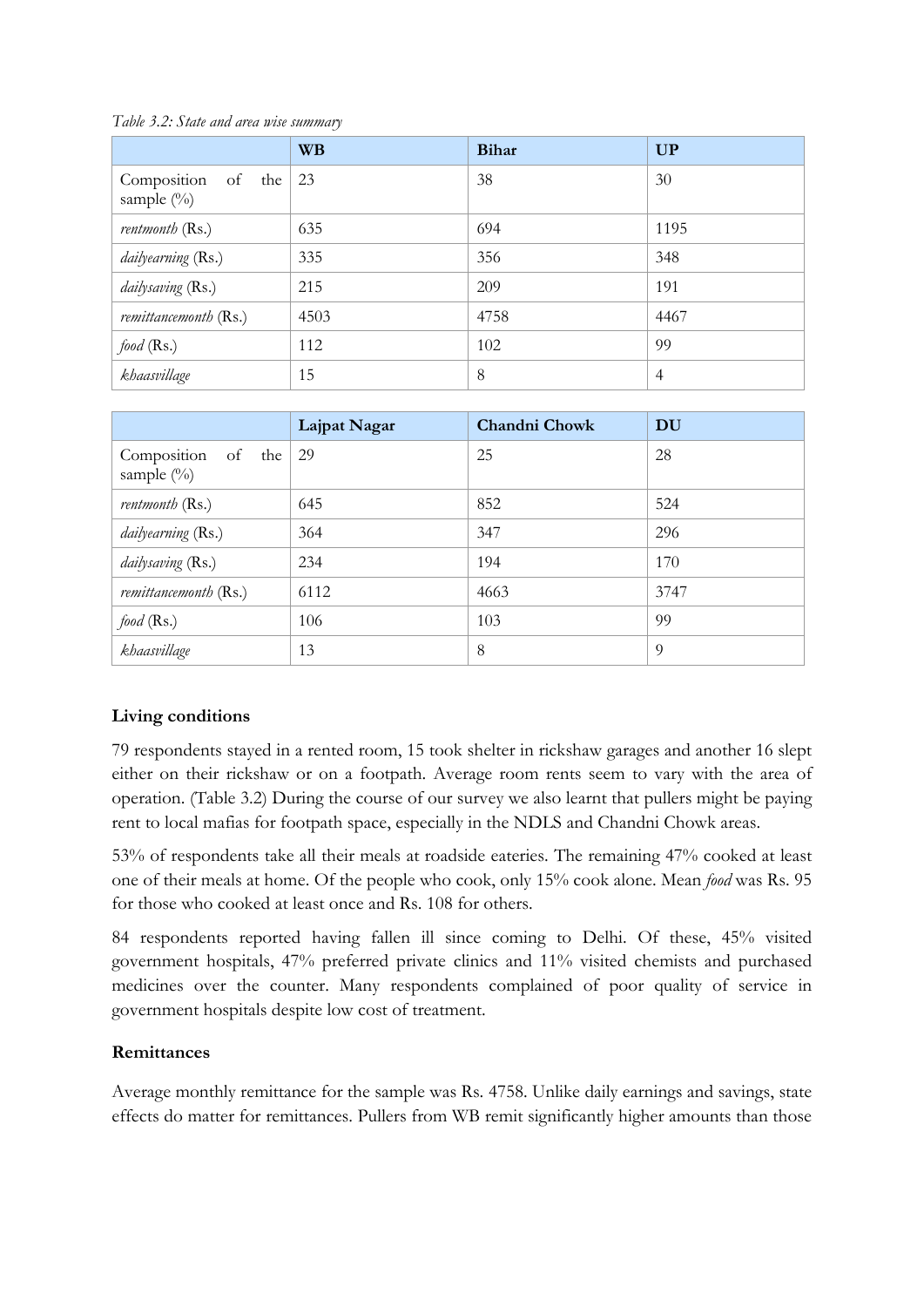from  $UP<sup>17</sup>$ . As before, area effects are significant with pullers from Lajpat Nagar remitting the most, followed by Chandni Chowk and then  $DU^{18}$  $DU^{18}$  $DU^{18}$  (Table 3.2). We found a significant positive relationship between remittance per month and saving<sup>19</sup>.

Figure 3.1 gives a summary of the modes of remittance transfer.

*Figure 3.1: Modes of remittance transfer*



About one-fifth of respondents carry the remittance money themselves. Interestingly, all of these people are from UP and go home once a month on an average. Another one-fifth send money through family or village contacts. 32% of these people are from Bihar and 43% are from UP.

30% of respondents reported using a courierwala, an informal hawala channel, to send money home. A courierwala collects money from migrants in city and ensures delivery to families in native villages through agent/s in the villages. Delivery is almost instant as the agent often uses his/her own reserves to furnish deliveries. The courierwala reimburses his agents later, often through multiple *benaami* bank accounts. While courierwalas differ in scale<sup>20</sup>, a uniform commission of 4-5% is charged per transaction. Half of the people using a courierwala were from WB and another 40% were from Bihar. 60% of courier users plied in Lajpat Nagar.

One-tenth of the sample used money orders for remittance transfer and 45% of these people were from Bihar. Also, another one-fifth of the sample used banks to transfer money<sup>21</sup>. Respondents using courierwala remit significantly higher amounts than others<sup>[22](#page-6-5)</sup>.

Also, there seems to be some effect of distance from native village and mode of money transfer used as 73% of respondents from UP transfer money on their own, while 65% of WB and 36% from Bihar use courierwalas.

<span id="page-6-0"></span><sup>&</sup>lt;sup>17</sup>Significant at 10% level.

<span id="page-6-1"></span><sup>&</sup>lt;sup>18</sup>Remittances from Lajpat Nagar are significantly higher than those from Chandni Chowk and DU at 1% and those from ChandniChowk are greater than DU at 5%.

<span id="page-6-2"></span><sup>&</sup>lt;sup>19</sup>Significant at 1% level.

<span id="page-6-3"></span><sup>&</sup>lt;sup>20</sup>See Appendix for details.

<span id="page-6-4"></span><sup>&</sup>lt;sup>21</sup>However, this does not mean that the respondent owned the bank account. Often, migrants send money through the accounts of acquaintances. It is also possible that some of the observations considered here, in fact, correspond to the courierwala mode.

<span id="page-6-5"></span><sup>&</sup>lt;sup>22</sup>Significant at 1% level.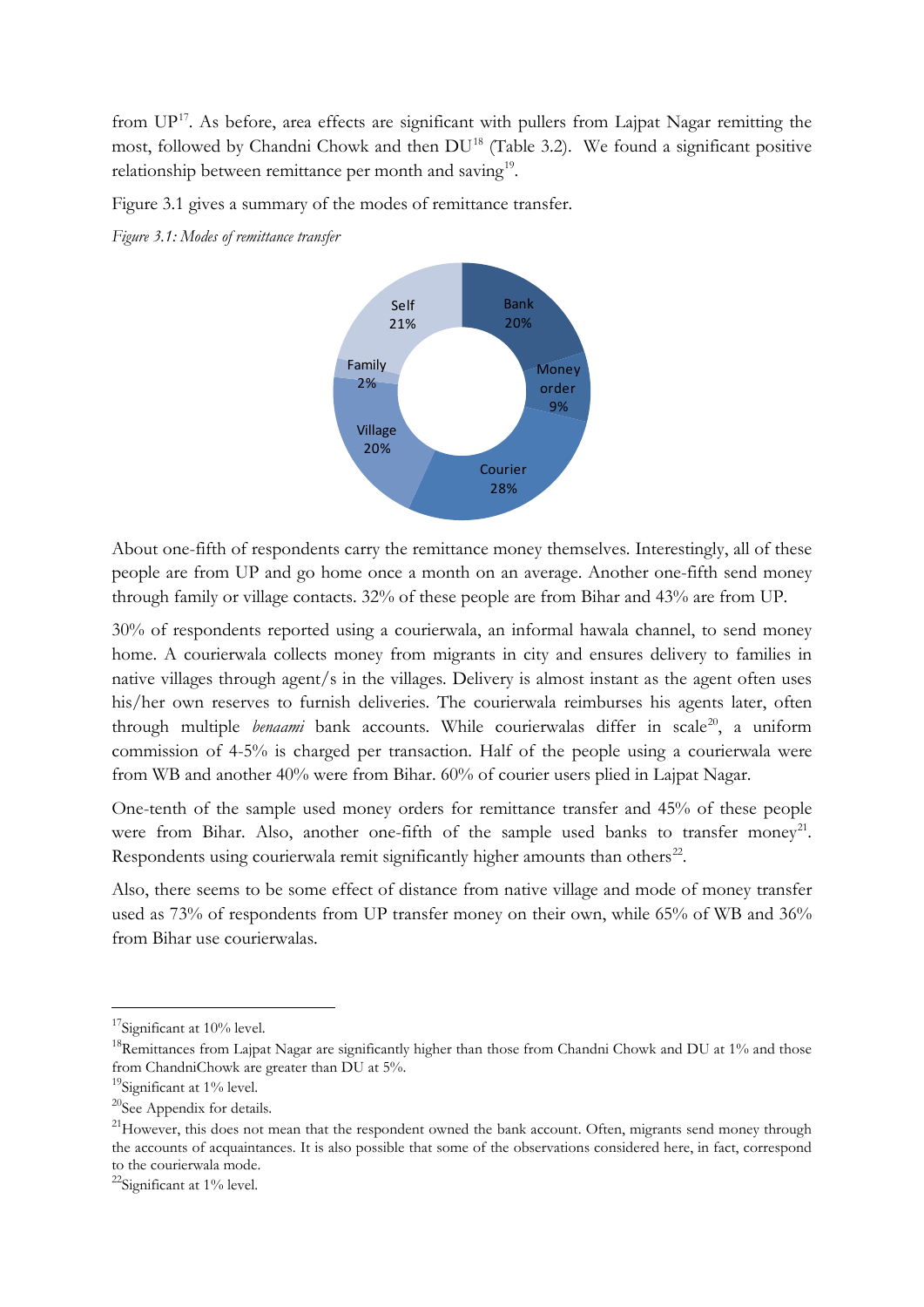## **4. ANALYSIS**

In this section we present our analysis with reference to the theoretical framework detailed earlier.

Networks can operate at various levels – family, village, city and professional. Accordingly, we classified our respondents' acquaintances as in Table 4.1.

| Table 4.1: Contact variables |  |
|------------------------------|--|
|------------------------------|--|

| <i>V</i> ariable | Description                                                                                           | Number of<br>observations | Mean  | Standard<br>deviation |
|------------------|-------------------------------------------------------------------------------------------------------|---------------------------|-------|-----------------------|
| villagersinnbhd  | Per respondent<br>fellow<br>οf<br>no.<br>villagers staying in<br>the<br>same<br>neighbourhood         | 70                        | 21.73 | 18.8                  |
| sharewith        | No. of people with whom the<br>accommodation (room) is shared                                         | 77                        | 4.96  | 4.083                 |
| rikvillage       | Per respondent no. of fellow<br>villagers engaged in rickshaw pulling<br>in the city                  | 45                        | 12.72 | 8.75                  |
| khaasvillage     | No. of fellow villagers in the city that<br>a respondent feels 'close' to                             | 80                        | 9.48  | 7.21                  |
| creontact        | Per respondent no. ofnon-village<br>contacts who are rickshaw pullers                                 | 46                        | 13.67 | 18.36                 |
| cnr              | Per respondent no. of city contacts<br>who are not rickshaw pullers e.g.<br>malik, landlord, chaiwala | 60                        | 4.13  | 5.54                  |

The variable *khaasvillage* tries to capture the number of strong village ties in the city<sup>23</sup>. *Khaasvillage* varies by state, with WB and UP migrants having highest and lowest averages respectively. Similarly, area effects are significant – Lajpat Nagar has the highest average *khaasvillage*, followed by DU and Chandni Chowk<sup>[24](#page-7-1)</sup>.

Another point worth mentioning here is that out of the 64 respondents who share rented rooms, an overwhelming 92% have fellow villagers as roommates.

## **Networks as entry points into the city**

Rickshaw pullers are generally required to provide a guarantee from somebody (who the malik knows well) in order to obtain a rickshaw<sup>25</sup>. The guarantor takes the responsibility of reimbursing the malik in case the rickshaw puller runs away with the vehicle. In our sample, a sizeable 74% of the migrant rickshaw pullers were introduced to the malik by a fellow villager or family member, while only 18% were introduced by city contacts (such as chaiwala or acquaintances from the previous jobs in the city)[26.](#page-7-3) Village networks are, therefore, crucial for job referral. It is important

<span id="page-7-0"></span> $23$  The notion of strong ties is similar to Granovetter (1973).

<span id="page-7-1"></span> $^{24}$ All differences are significant at the 5% level.

<span id="page-7-2"></span> $^{25}$ Lack of formal identity proof makes this all the more necessary.

<span id="page-7-3"></span><sup>&</sup>lt;sup>26</sup> 8% of the people in our sample approached the malik directly and obtained the rickshaw without a reference.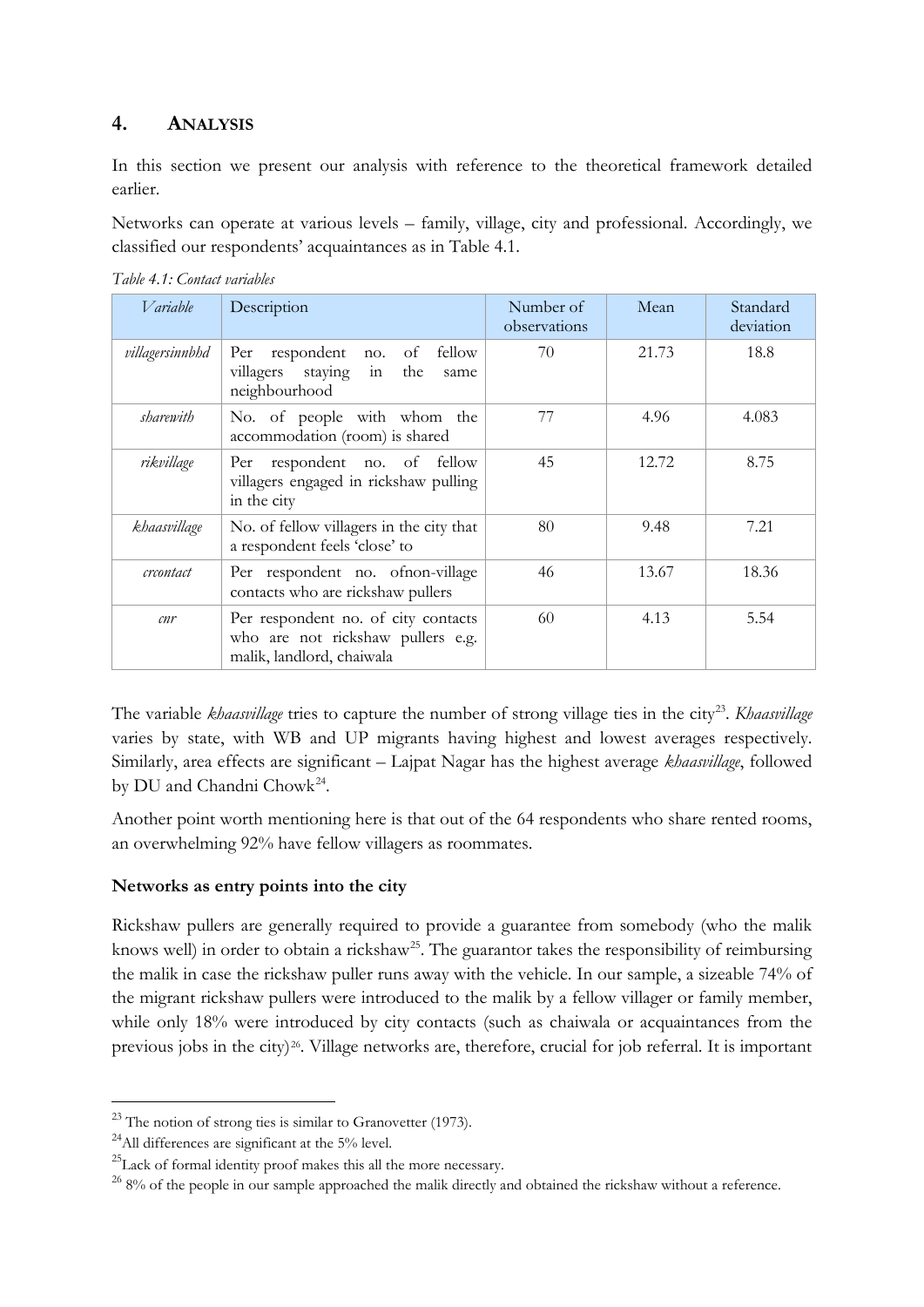to realize that providing guarantee for a rickshaw is based on trust. Therefore, trust in these networks is vital to providing employment to migrants.

We came across an interesting case of a migrant cluster substituting for individual referral in Lajpat Nagar. The Mini Market area has a sizeable number of migrant Bengali rickshaw pullers. Most of these people belong to Malda and form a rather closely knit community. These people are forced to migrate as the Bhagirathi river frequently changes course, submerging their agricultural lands. Even in he absence of personal contacts, it is not difficult for a native of Malda to get a rickshaw in the area. As 'everyone' from Malda stays in this area, nobody can benefit from stealing a rickshaw. A deviant would eventually have to come back to the Mini Market and would then be caught. So maliks can rent out rickshaws without fearing theft.

In Section 2, we discussed how networks could exert two opposing influences – to positively act as substitutes for individual job search in the city and to cause overcrowding in certain suboptimal sectors. In 76% of the cases where rickshaw pulling is the first job of the migrant in Delhi, a village contact introduced him to the malik. Thus, it is likely that village networks do, in fact, facilitate job search in the city. Due to data restrictions, we were not able to test for the overcrowding hypothesis.

Disaggregating state-wise, we find that job referral through village networks (for first job in the city) is negatively related to the distance of native states. While 81% of WB migrants were introduced to maliks through village contacts, the figures for Bihar and UP were 71% and 61% respectively.

Benefits of village networks can be observed in other domains as well. Our data indicates the possibility that people who have migrated with the help of village networks have an advantage in terms of accommodation. The average room rent paid by those who were introduced by village contact is Rs  $657$  and for those not introduced by a village contact is Rs.  $886^{27}$ .

#### **Cost of living and networks**

It might be expected that if more people live together, then they can save on living costs. Specifically, if a higher number of people are cooking together, then per head cost of food (and fuel) might be lower. However, we find no such effect in our data. The correlation between *food* and *sharewith* for the people cooking on their own is low and insignificant. This is perhaps because observations are very few as most rickshaw pullers eat out due to the nature of their job. No relation is found for *fuel* either. Room rent is another significant living expense. As expected, *rentmonth* and *sharewith* are found to be significantly negatively correlated at the 1% level.

43 people reported having some family member in Delhi<sup>[28](#page-8-1)</sup>. Of these, 32 reported falling ill during their stay in Delhi. In case of illness, 40% of the people were looked after by their families. Others depended on fellow villagers and roommates. However, in cases of more serious illness (such as typhoid, malaria and tuberculosis), family was the major support. Roommates

<span id="page-8-0"></span> $27$  The difference is significant at 10% level.

<span id="page-8-1"></span><sup>&</sup>lt;sup>28</sup>A clear distinction between family and village network is often difficult. It has been seen in other settings that it is 'extended family' networks that perform socio-economic roles. For instance, Angelucci et al (2009) find that, for a sample of villages in Mexico, extended family networks act as being a source of informal insurance for their members. In our case, a lot of migrant rickshaw pullers end up in the city in their present jobs through these extended families too.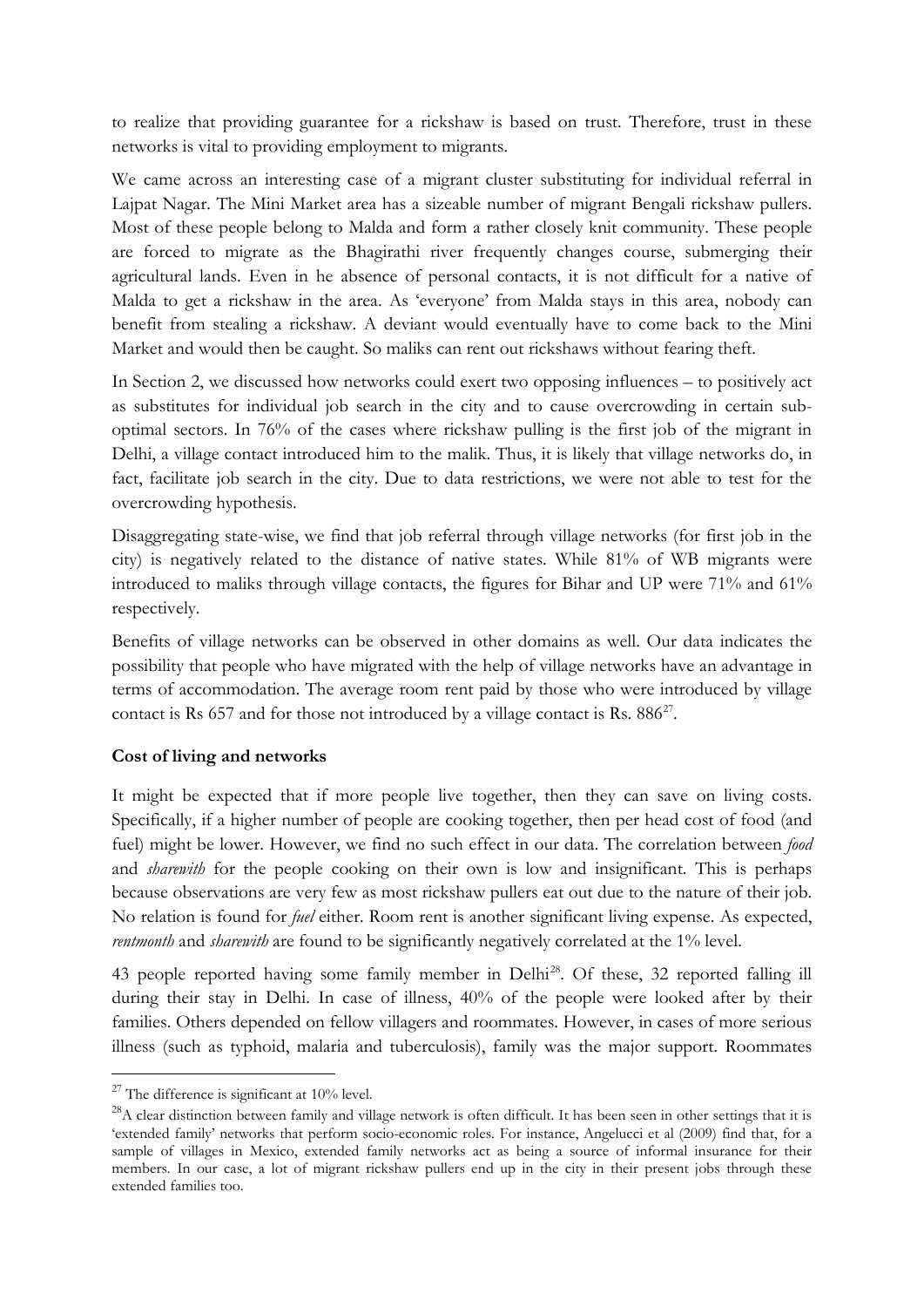helped in providing for medicines and food. Probably, then, kinship ties, where they exist, appear to be important for taking care in case of illness. Roommate and village networks, however, begin to play a bigger role in the absence of family in the city. These interventions do not extend to large monetary help and mostly provide for non-monetary needs. Throughout, however, we find that in the event of serious illness, most people return home. This happens in anticipation of better care and lower costs.

Networks are also important for remittance transfer. 50% of the respondents depend on some form of network to remit money – family, fellow villagers or courierwala<sup>29</sup>.

## **Risk sharing, borrowing and trust**

We did not observe any large-scale borrowing (amounts exceeding Rs. 1000) between rickshaw pullers. However, pullers often loan each other small amounts on a day-to-day basis. This daily 'len-den' is more common among roommates or fellow villagers but can also be observed between people operating in the same area. In case of emergency expenditure, respondents preferred borrowing in their native villages. Those who did borrow in the city often paid monthly interest rates of up to 10% to money lenders (often rickshaw maliks or landlords). In general, respondents were not very open about discussing borrowing, hence data is limited.

Specifically, we had *a priori* expected that at least in some cases social networks would provide some monetary benefit in tiding over adverse consumption shocks. But apart from anecdotal evidence of this in a few isolated cases, and probably a bit of it among Malda migrants in Lajpat Nagar, we found very little substantiation for this. In fact, several of our respondents felt that, in case of an emergency, it would be difficult for them to organise even small amounts of money in the city. We conjecture some explanations for these observations.

The lack of risk sharing in our sample is, in part, obviously due to respondents' meagre savings<sup>30</sup>. Also, the overall level of attitudinal trust amongst rickshaw pullers is low. Several respondents recounted unpleasant experiences in the city which have made them suspicious.

Moreover, given the postulated framework of repeated interaction along with reputation effects, we can conjecture certain reasons as to why we do not see a prevalence of risk sharing among migrant rickshaw pullers. First, given that community ties between rickshaw pullers aren't as closely knit as between members of a village community, it becomes difficult to track individual behaviour. This prevents reputation effects from coming into play.

Second, as migration in case of rickshaw pullers is usually temporary, the probability that interactions between two people will continue for a long time is very low. This makes networks less stable and increases the rate at which rickshaw pullers discount their future, making cooperation more difficult.

Third, lack of homogeneity in the interacting group makes trust difficult. For one, ethnic identities become more pronounced in an alien environment. Bengali rickshaw pullers in Lajpat Nagar area told us that while it was possible for them to borrow-lend a little bit among themselves, no such transactions could be expected with people from other states. It is possible

<span id="page-9-0"></span><sup>&</sup>lt;sup>29</sup> Prior referral is needed to access a courierwala.

<span id="page-9-1"></span> $30$  This can be accommodated as a 'participation constraint' in the theory that follows.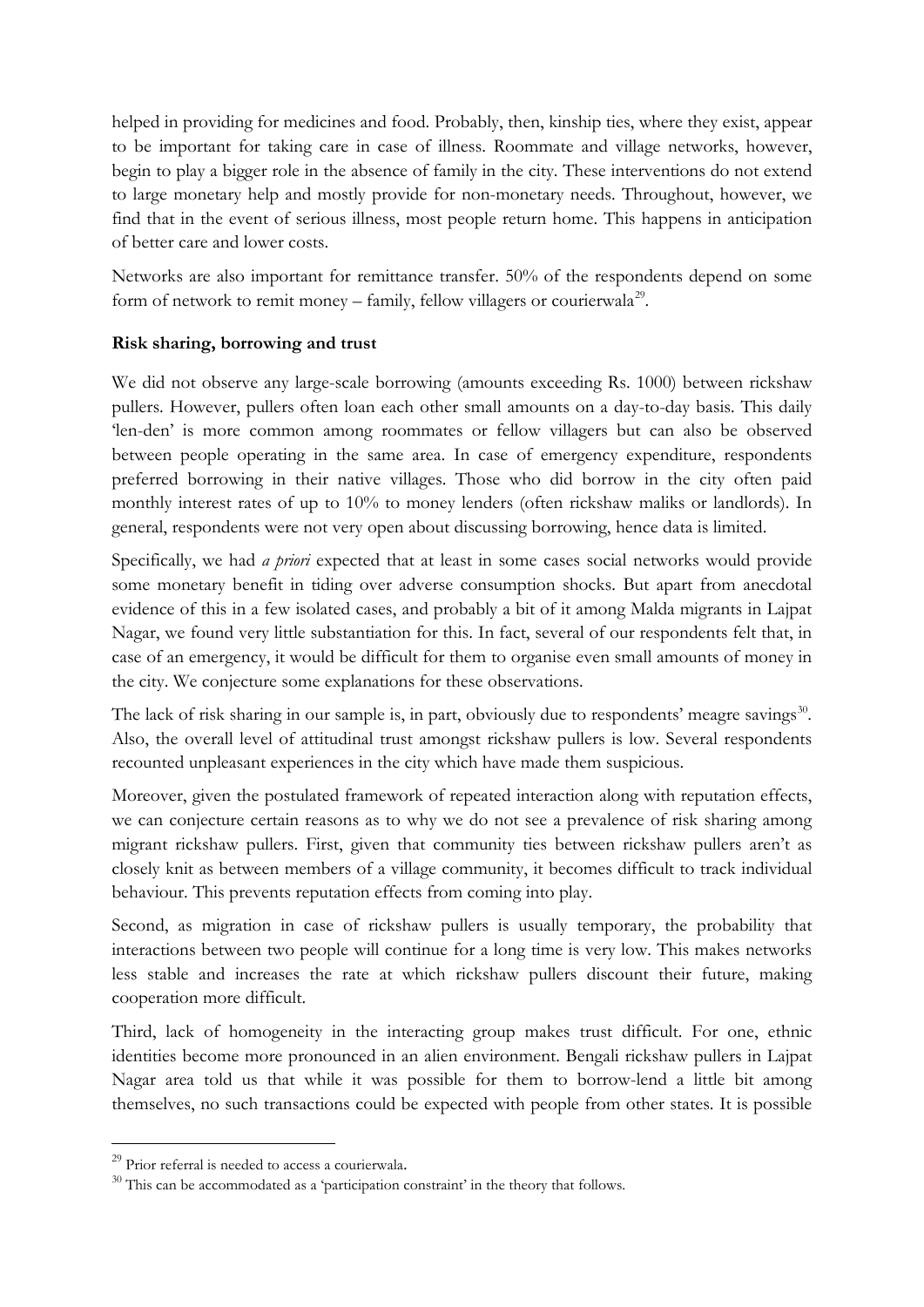that this exclusivity is in part due to the large concentration of a particular ethnic group in the area.

However, probably the most interesting effect of networks is through regional clustering. While most areas are serviced by small and medium scale courierwalas, the Bengali settlement in Lajpat Nagar has large operators as well<sup>[31](#page-10-0)</sup>. More significantly, however, these courierwalas offer a wider range of services. First, pullers often park their daily savings with courierwalas, who come around for collections each morning and maintain a ledger of accounts for each client<sup>32</sup>. They debit money from a client's accumulated savings when money is to be sent home. Second, in case the amount the client needs to send exceeds his savings, the courierwala allows him to borrow the rest<sup>[33](#page-10-2)</sup>. Transaction charges apply for the additional borrowed money but it seems no additional interest charges are levied. These are short-term 'loans' to be paid back within a week (unless the client is unwell, in which case the period can be extended) $34$ .

One of the reasons why large courierwalas exist in this area, and can provide these services, is the relative homogeneity of their client population. The cohesiveness of the group makes it easier for everybody to keep a tab on everyone else. Thus monitoring costs are reduced. As there is the constant threat of people running away, courierwalas loan money only to those who can be tracked in the village. As a result, default is low. Moreover, a smaller geographical spread of operations reduces costs for the courierwala, allowing him to expand scale. One interpretation of this arrangement can be that in the absence of explicit formal or informal risk pooling, the courierwalas are providing the services for a fee. This is enabled by the nature of the network.

#### **5. CONCLUSION**

In order to see how social networks affect remittances in the rickshaw puller labor market in Delhi we consider various channels. We find that village networks are often the backbone of a migrant's support structure. These village networks provide job referrals and also help in securing cheaper accommodation in the city. We find economies of scale in room rent on account of room sharing, but not in food or fuel expenditure. Villagers and room-mates provide help in case of illness, especially when family is absent, but this is largely non-monetary. Attitudinal trust appeared to be low in general. We do not observe any large scale borrowing, but some day-to-day lending takes place between roommates and fellow villagers, and sometimes between pullers operating in the same area. We conjecture some reasons for this. Additionally, ethnic clustering facilitates development of informal mechanisms that provide vital services. The extensive courierwala system for remittance transfer and credit is one such example. On the

<span id="page-10-0"></span><sup>&</sup>lt;sup>31</sup> Apart from rickshaw pullers from Malda, Lajpat Nagar also has a sizeable and close-knit group of people from Katihar district in Bihar. While Katihar courierwalas could not be contacted but conversations with pullers indicated the existence of an established courierwala system even here. Arguably, the Katihar population is not as closely knit as the Malda population. One of the reasons might be the non-exclusivity of language.

<span id="page-10-1"></span><sup>&</sup>lt;sup>32</sup>As several rickshaw pullers in Lajpat Nagar stay in open air garages, keeping large amounts of money with them is unsafe.

<span id="page-10-2"></span> $33$ It is not very clear how a client's maximum credit limit is determined, but it is likely to be proportional to the client's savings. It probably also depends on the history of transactions between the two parties.

<span id="page-10-3"></span> $34$ This is similar to what Fafchamps and Gubert (2007) find in Philippines.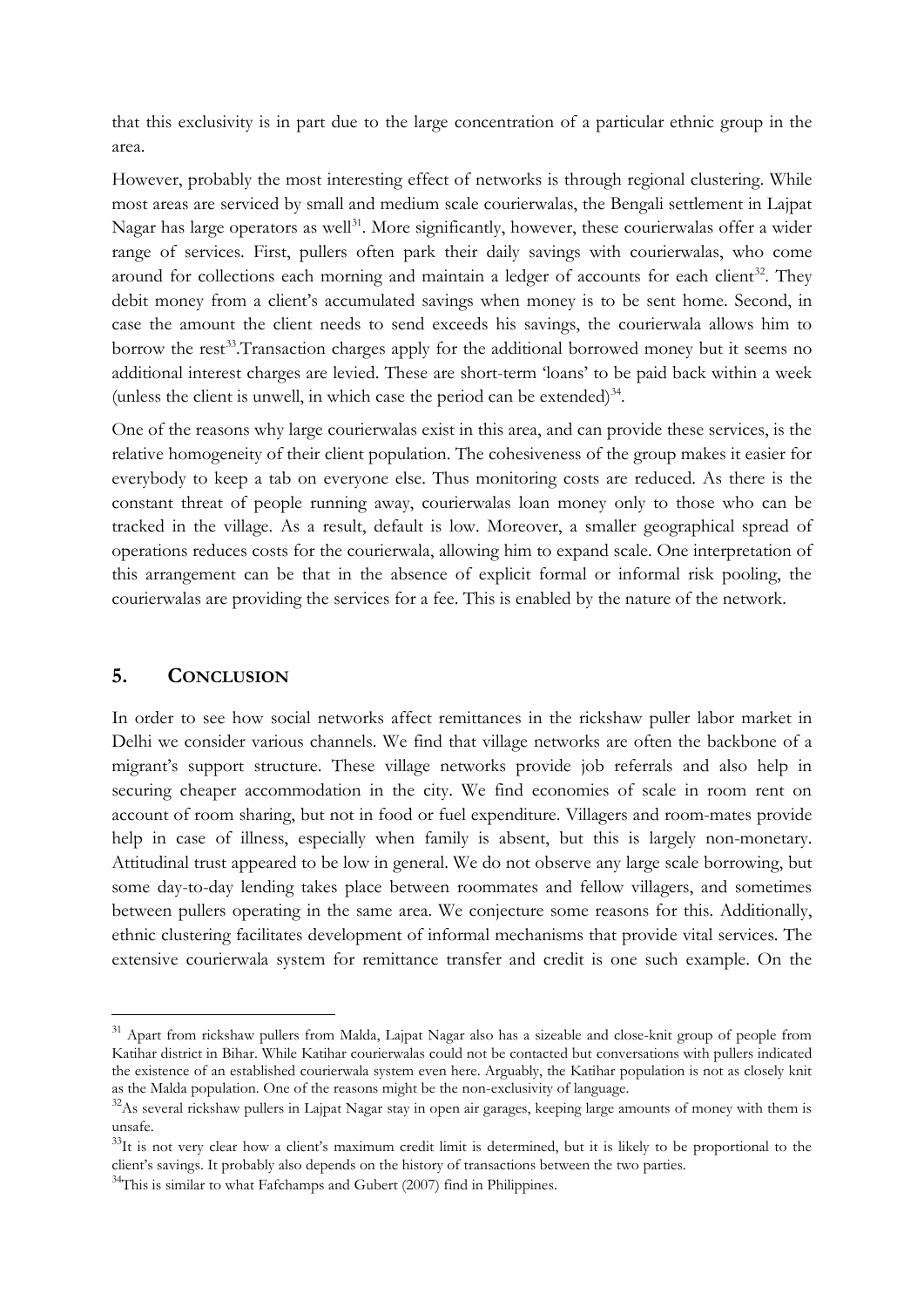whole, therefore, informal social networks arguably do not provide substantial leverage to remittances.

Thus, incomes are low, physical and human capital is lacking and social networks fail to provide much support for rickshaw pullers. Thus, social safety nets would help improve the situation of those at the bottom rung of the informal labor market. Most importantly, formal identity proof will go a long way in mainstreaming these migrants. Financial inclusion would help insure against risks as well as provide for more efficient remittance transfer<sup>[35](#page-11-0)</sup>. In the Appendix we discuss some existing models that have been successful (Eko Financial Services, SBI Tiny). Moreover, there are examples of private ventures in other cities (Rickshaw Bank Project and Sammaan Foundation) that have been able been able to help by facilitating rickshaw ownership and by supplementing daily income. So, a holistic approach is what is required.

<span id="page-11-0"></span><sup>&</sup>lt;sup>35</sup>Several of our respondents told us that lack of identification was a major hurdle in opening bank accounts. Identification, therefore, would also play a major role in formalizing money transfer.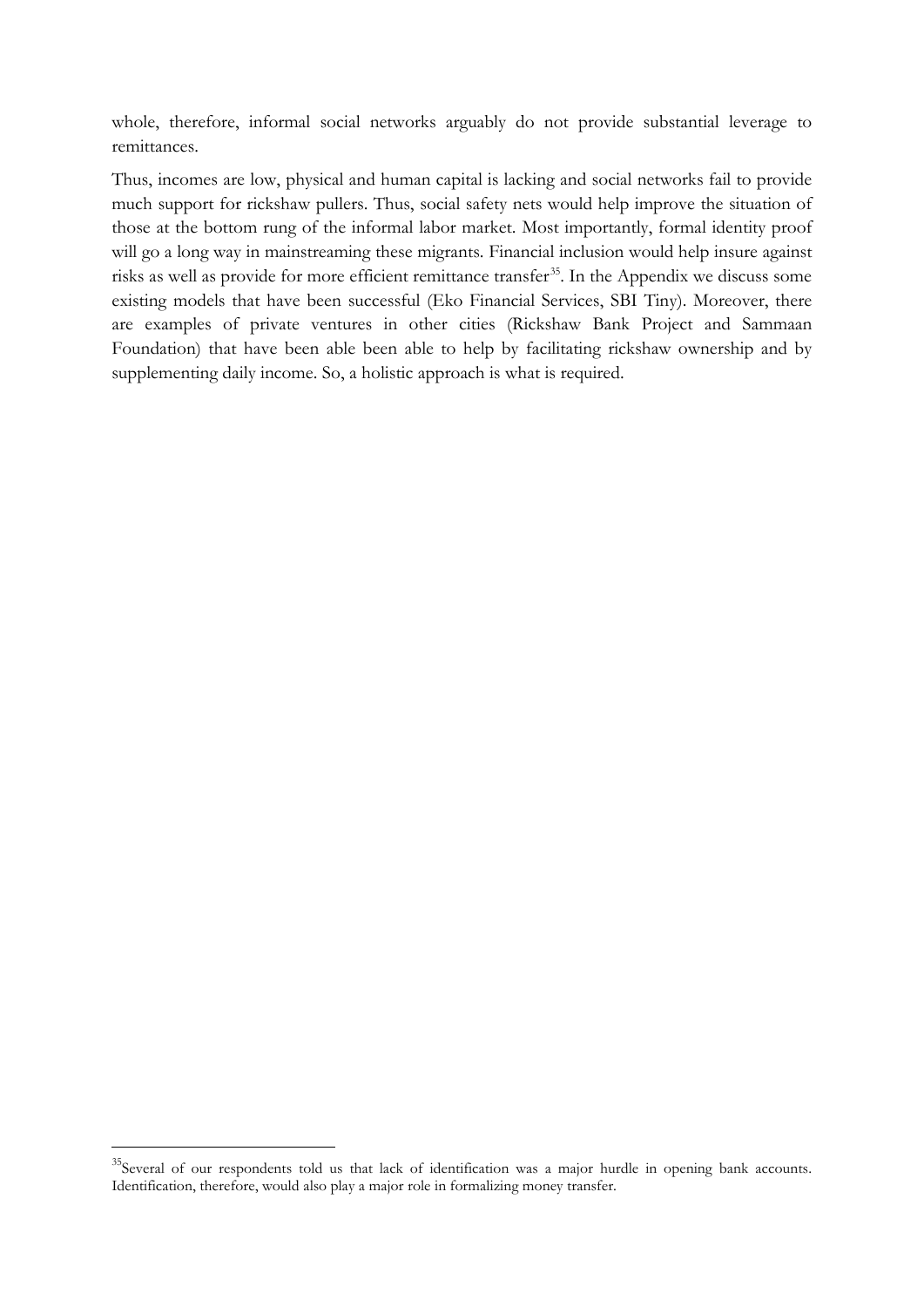## **APPENDIX A: OUTLIERS**

The following table mentions our identification rule for outliers for some variables, based on visual examination.

| Variable        | <b>Outlier rule</b> |
|-----------------|---------------------|
| sharewith       | $>=12$              |
| khaasvillage    | $>=$ 40             |
| remittancemonth | $>=15000$           |
| Cnr             | $>=100$             |
| Crcontact       | $>=100$             |
| villagersinnbhd | $>=100$             |
| Rikvillage      | $>40$               |

*Table A.1*

## **APPENDIX B: TYPES OF COURIERWALAS**

We classify courierwalas into three broad categories.

#### *Small-scale courierwalas*

Small-scale courierwalas are often just rickshaw pullers who have their own bank accounts. They service a small number of clients, mostly fellow villagers. One respondent from Lajpat Nagar, Chobi Lal, is such a courierwala. He sends remittances to his village through an SBI account. His agent is his wife who withdraws the money and delivers it to individual houses. He charges a commission of 4% of the amount transferred. He needs to pay an additional Rs. 35 per Rs, 10,000 transferred as he uses another national bank to deposit money in his SBI account<sup>[36](#page-12-0)</sup>. He handles around Rs.30,000 each month, and makes a profit of around Rs.1000.

#### *Medium-scale courierwalas*

Medium-scale courierwalas service clients across villages in a district. Some of these courierwalas are rickshaw pullers themselves. One respondent fell into this category and seemed significantly better off than the average rickshaw puller. Data on volumes handled was unavailable, however, respondents in Lajpat Nagar said each medium-scale courierwala handles about 80 clients and competes with his peers. If a courierwala fails to remit a client's money on time, he loses not only that client, but also others as news spreads fast.

#### *Large-scale courierwalas*

Information on large-scale courierwalas is sketchy, but they do exist. They often have other sidebusinesses and are in a different economic class from their clients. According to Chobi Lal, each of these people control around Rs. 15,00,000 in a month. Money is transferred through multiple benaami accounts.

<span id="page-12-0"></span><sup>&</sup>lt;sup>36</sup> He patronizes this other bank as one of the tellers there helps him fill out deposit slips. He is illiterate and cannot do this himself.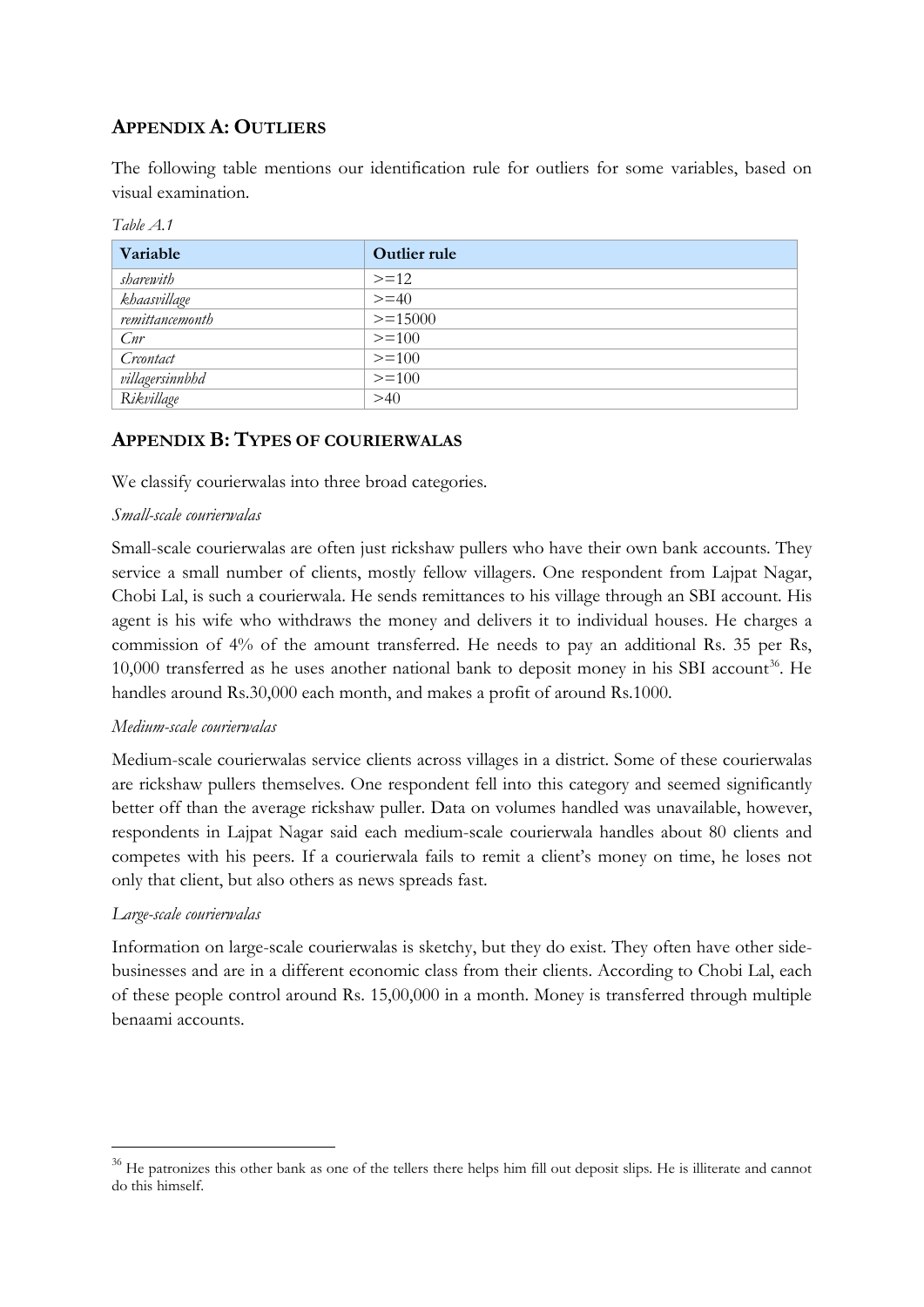## **APPENDIX C: MODELS OF INTERVENTION**

#### **C.1 Formal Money transfer services**

## **C.1.1 Eko Financial Services**

Eko Financial Services is a private company that has combined technology with the RBI's business correspondent model to provide easy access to banking. Eko uses existing infrastructure (local shops mostly) to set up extension counters for banking services. A client can walk upto such an Eko counter and open a zero balance, no-frills account, deposit money and even transfer money domestically. These accounts are not subject to standard KYC norms. One of Eko's main partners is SBI. Others include ICICI Bank and Yes Bank. Cash transfers occur in real time and almost round the clock.

For account-to-account transfers using SBI, Rs. 25 is charged for the transfer of any amount less than Rs. 1250. For amounts exceeding this but less than Rs. 5000, charges are 2% of the value of the transfer. This is half of what the courierwala charges. Transactions using ICICI or Yes Bank are subject to transaction charges of 1.5% for different amounts.

CEO and Co-founder, Abhishek Sinha says that Eko is also considering account-to-cash transfer services. Using this a migrant in the city could open an account and send money back home through institutional channels without his family needing a bank account. Security checks like one time password (OTP) using mobile phones have been devised.

Despite many advantages, awareness amongst rickshaw pullers about such services is very limited. Also, opening an account at such counters requires some ID proof. Most pullers do not have any formal documentation and therefore cannot access these services.

## **C.1.2 SBI Tiny**

The SBI Tiny card provides easy banking services for underprivileged communities. For this programme, SBI ties up with NGOs who plays the role of 'Customer Service Providers' (CSP) or rather work like a local branch. The aim of this unique scheme is to cover as many of the poor unbanked population in the country as possible. It also offers easy "Money Transfer Service" to anywhere in India.One of the respondents reported using SBI Tiny account.

The SBI Tiny account does not require `KYC` (or Know Your Customer) documents and can be opened with zero balance. In this account one can deposit or withdraw between Rs.10 to Rs. 10,000 (the upper limit for this account is Rs. 50,000).

The SBI Tiny card, which functions like a normal savings bank account, helps to enhance savings behaviour and encourages financial inclusion.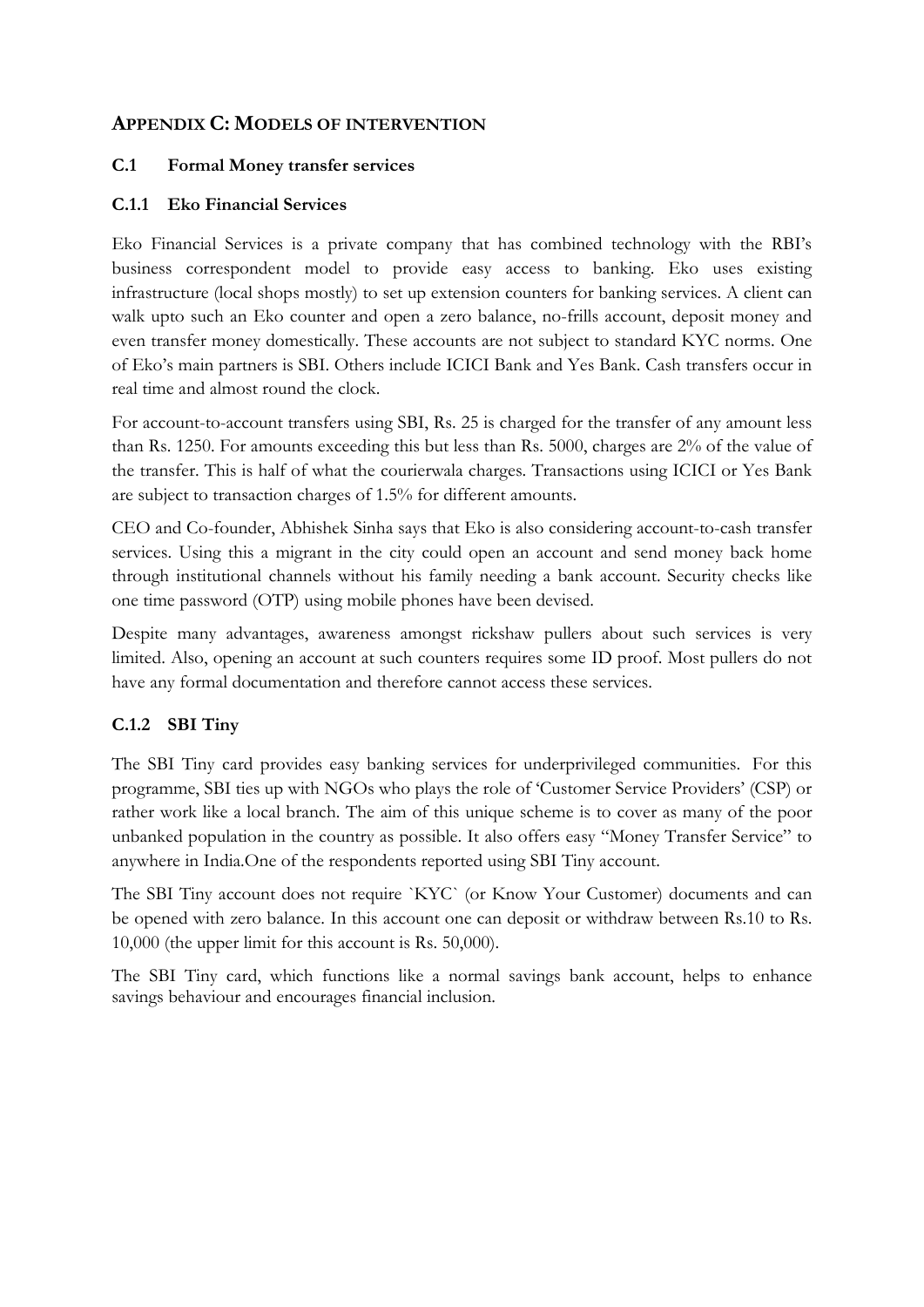## **C.2 External agencies**

This section briefly describes two social enterprises that have helped address specific issues within similar groups to forge networks $37$ .

*Table C.1: External agencies for rickshaw pullers*

| Company               | <b>Highlights</b>                                  |
|-----------------------|----------------------------------------------------|
| Rickshaw Bank Project | Founded in 2004                                    |
|                       | Based in Guwahati                                  |
|                       | Group lending for purchasing rickshaws             |
| Sammaan Foundation    | Founded in 2007                                    |
|                       | Based in Patna                                     |
|                       | Low interest rickshaw loans                        |
|                       | Marketing and advertising services using rickshaws |

## **C.2.1 Rickshaw Bank Project**

Set up in 2004, the Rickshaw Bank project is one of the main programs of a Guwahati-based non-profit, Centre for Rural Development. Founder, Dr. Pradip Sarmah says the project supports around 6000 rickshaw pullers in and around Guwahati. The nature of the industry is such that most pullers spend their entire lives driving rented rickshaws and never manage to build up savings for themselves. To address this, the project helps pullers get ownership of their rickshaws through group lending. Dr. Sarmah says that groups get formed naturally on the basis of friendship and common residential area. This self-selection eases administrative efforts of collection of installments and peer pressure helps prevent default. Moreover, new members are accepted only if they can get a referral from an existing member.

Members of this project drive rickshaws designed by IIT Guwahati, which are easily differentiable from their local counterparts. This obviously different design makes is impossible for pullers to run away with the rickshaw or sell it on the market without paying off their loan. Short-term economic gains from selling the rickshaw are not realized and pullers can reap the benefits of asset ownership.

Institutional support has also helped formalize the sector to some extent. For instance, if a passenger forgets personal belongings on a rickshaw, the Rickshaw Bank can be contacted for retrieval. Therefore, passengers have started favouring these rickshaws over others and this has helped increase incomes fir Rickshaw Bank pullers.

Area based social networks already existed before this project. However, people were not able to help each other mostly on account of financial pressure and a lack of traceability. This project has helped address that.

## **C.2.2 Sammaan Foundation**

The Sammaan Foundation was set up in 2007 in Patna to create a more formalized taskforce of rickshaw pullers. It is a for profit organization that earns revenue by providing advertising space on its rickshaws. Also, Sammaan pullers are trained to market products like mineral water and

<span id="page-14-0"></span> $37$ Following sub-sections are based on personal communication with the founders.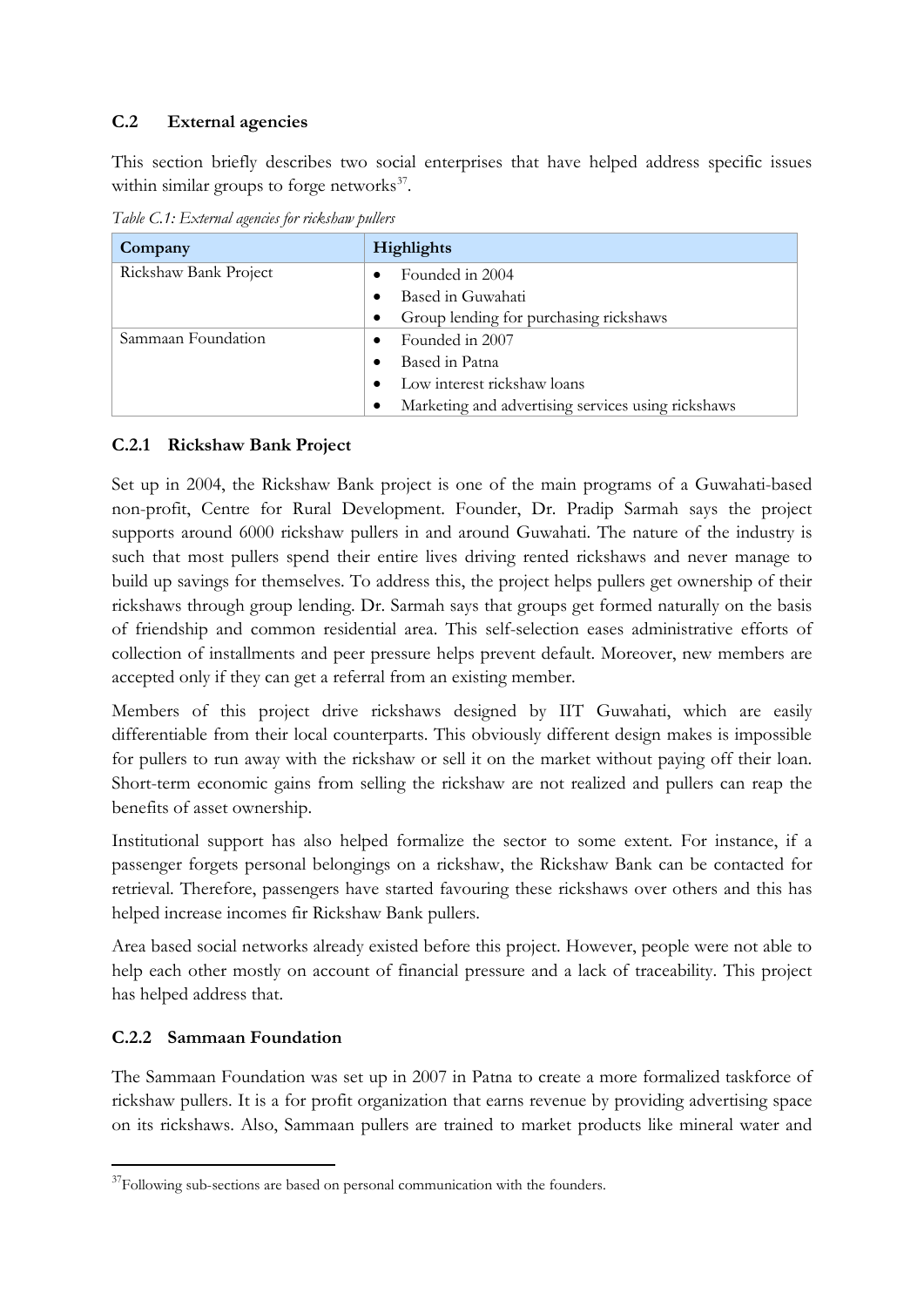juice to customers. The Foundation helps pullers access low interest loans through national banks so that they get ownership of their rickshaws. In collaboration with IIT Kanpur, Sammaan has also come up with a new rickshaw design (much like the Rickshaw Bank Project) that members can choose to buy.

Advertising and marketing revenue are shared with the puller, thereby supplementing income. Samaan members are a heterogeneous group. It is likely that no overarching social network existed between them a priori. Post intervention, however, the group is more cohesive and reciprocity has been observed. For instance, when a Sammaan rickshaw owner is away from the city, other members watch over his rickshaw.

Founder, Irfan Alam says two broad trends have been observed amongst Sammaan members who were migrants into Patna at the time of joining. One, members started spending a longer time in the city. Two, those from remote areas migrated with family to the city to access better quality services. Institutional support probably helped migrant pullers overcome initial investment barriers to shifting base to the city.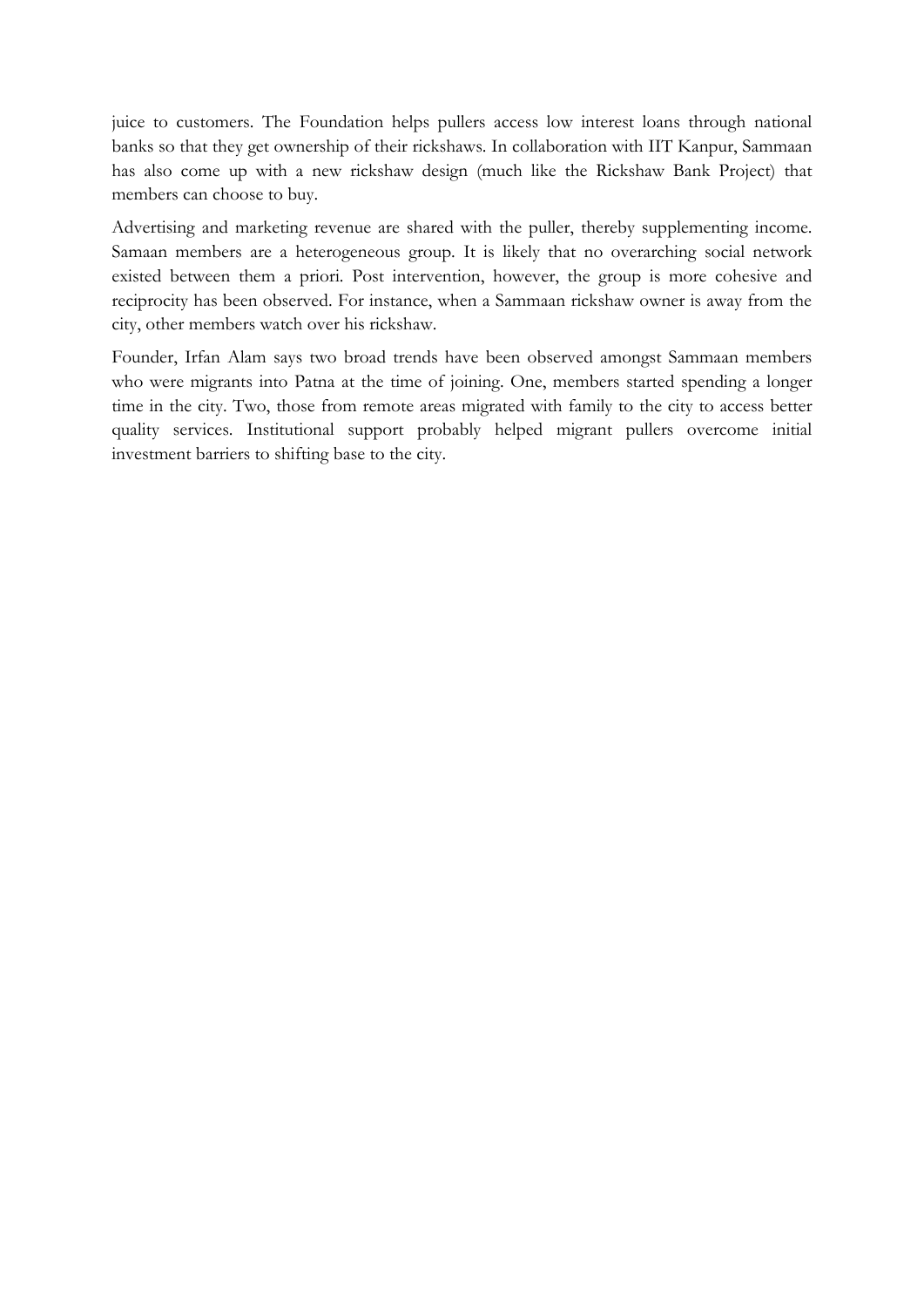## **APPENDIX D: SURVEY QUESTIONNAIRE**

| साक्षात्कतो: |  |
|--------------|--|
| समय:         |  |
| क्षेत्र:     |  |

| रिक्शा: 2 सीटर  / 4 सीटर |  |  |  |  |  |
|--------------------------|--|--|--|--|--|
|--------------------------|--|--|--|--|--|

| A              | आप और आपका गांव                          |       |                              |    |  |
|----------------|------------------------------------------|-------|------------------------------|----|--|
| $\mathbf{1}$   | आप कहां से हैं? (ज़िला)                  |       |                              |    |  |
| $\overline{2}$ | आपके गांव में घर पर कितने लोग हैं?       |       |                              |    |  |
|                |                                          | संबंध | व्यवसाय                      | आय |  |
|                | A                                        |       |                              |    |  |
|                | B                                        |       |                              |    |  |
|                | $\mathsf{C}$                             |       |                              |    |  |
|                | D                                        |       |                              |    |  |
|                | E<br>$\mathsf F$                         |       |                              |    |  |
|                | G                                        |       |                              |    |  |
|                | H                                        |       |                              |    |  |
|                |                                          |       |                              |    |  |
|                |                                          |       |                              |    |  |
|                |                                          |       | --> if farmer, go to 4 below |    |  |
| 3              | क्या आपके परिवार में टेलीविजन है?        | Y     | N                            |    |  |
| 4              | क्या आप गांव में भूमि के मालिक हैं?      | Y     | N                            |    |  |
| 5              | क्या आपके पास पशुधन है? कितना?           | Y     | N                            |    |  |
|                |                                          |       |                              |    |  |
| B              | व्यवसाय                                  |       |                              |    |  |
| $\mathbf{1}$   | आप दिल्ली कब आए?                         |       |                              |    |  |
|                | दिल्ली आकर आप रिक्शा चलने से पहले        |       |                              |    |  |
| 2              | क्या करते थे?                            |       |                              |    |  |
| $\overline{3}$ | आप कबसे रिक्शा चला रहे हैं?              |       |                              |    |  |
|                | आपको रिक्शा चलाने का काम किसने           |       |                              |    |  |
| 4              | दिलवाया?                                 |       |                              |    |  |
|                | $_5$ आप रिक्शा का कितना किराया देते हैं? |       |                              |    |  |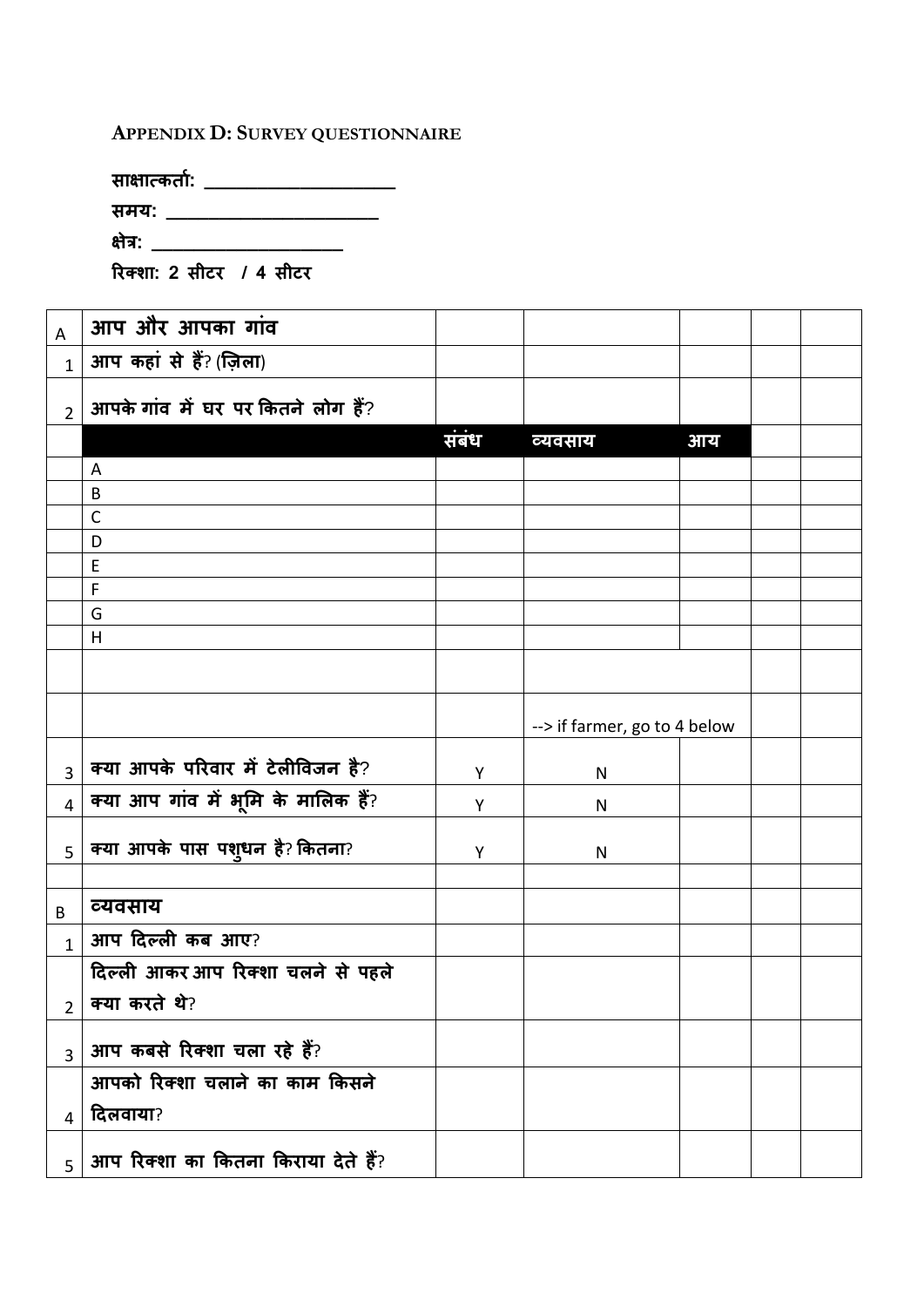|                | क्या आप बीच-बीच में अन्य काम भी करते        |                                 |                      |      |      |       |
|----------------|---------------------------------------------|---------------------------------|----------------------|------|------|-------|
| 6              | हैं?                                        |                                 |                      |      |      |       |
|                |                                             |                                 |                      |      |      |       |
| $\mathsf{C}$   | रहन-सहन                                     |                                 |                      |      |      |       |
| $\mathbf{1}$   | दिल्ली में आपके परिवार से कितने लोग हैं?    |                                 |                      |      |      |       |
|                | क्या आपके परिवार से अन्य शहरों में भी       |                                 |                      |      |      |       |
| $\overline{2}$ | लोग हैं?                                    |                                 |                      |      |      |       |
| $\overline{3}$ | दिल्ली में आपके परिवार केलोगक्याकामकरतेहैं? |                                 |                      |      |      |       |
|                | क्या आप दिल्ली में रहने वाले अपने परिवार    |                                 |                      |      |      |       |
| $\overline{4}$ | वालों के साथ रहते हैं?                      | Υ                               | --> 6 below          |      |      |       |
|                |                                             | N                               | $\leftarrow$ 5 below |      |      |       |
| 5 <sup>1</sup> | आप इन लोगों को कितनी बार मिलते हैं?         |                                 |                      |      |      |       |
|                |                                             | मालिक                           |                      |      |      |       |
|                |                                             | द्वारा                          |                      |      |      |       |
|                |                                             | दिया                            |                      |      |      |       |
|                |                                             | पक्का                           | मालिक द्वारा         | अपना |      |       |
|                |                                             |                                 |                      |      |      |       |
| 6              | आपके रहने की व्यवस्था क्या है?              | घर                              | दिया कच्चा घर        | कमरा | टेंट | अन्य: |
| $\overline{7}$ | आपके साथ कौन रहता है?                       |                                 |                      |      |      |       |
| 8              | आपके खाने की व्यवस्था क्या है?              |                                 |                      |      |      |       |
|                |                                             |                                 |                      |      |      |       |
|                |                                             | $\rightarrow$ if not<br>own, go |                      |      |      |       |
|                |                                             | to 10                           |                      |      |      |       |
|                |                                             | below                           |                      |      |      |       |
|                | आप खाना पकाने के ईंधन पर हर                 |                                 |                      |      |      |       |
| $\overline{9}$ | हफ्ते कितना खर्च करते हैं?                  |                                 |                      |      |      |       |
|                | आप खाने पर हर हफ्ते कितना खर्च करते         |                                 |                      |      |      |       |
| 10             | हैं?                                        |                                 |                      |      |      |       |
| 11             | आप किराने का सामान कहाँ से खरीदते हैं?      |                                 |                      |      |      |       |
| D              | अन्य लोग                                    |                                 |                      |      |      |       |
|                | जहां आप रहते हैं, वहाँ आपके गांव से अन्य    |                                 |                      |      |      |       |
|                | लोग भी होंगे. इन में से कितनो से आप हर      |                                 |                      |      |      |       |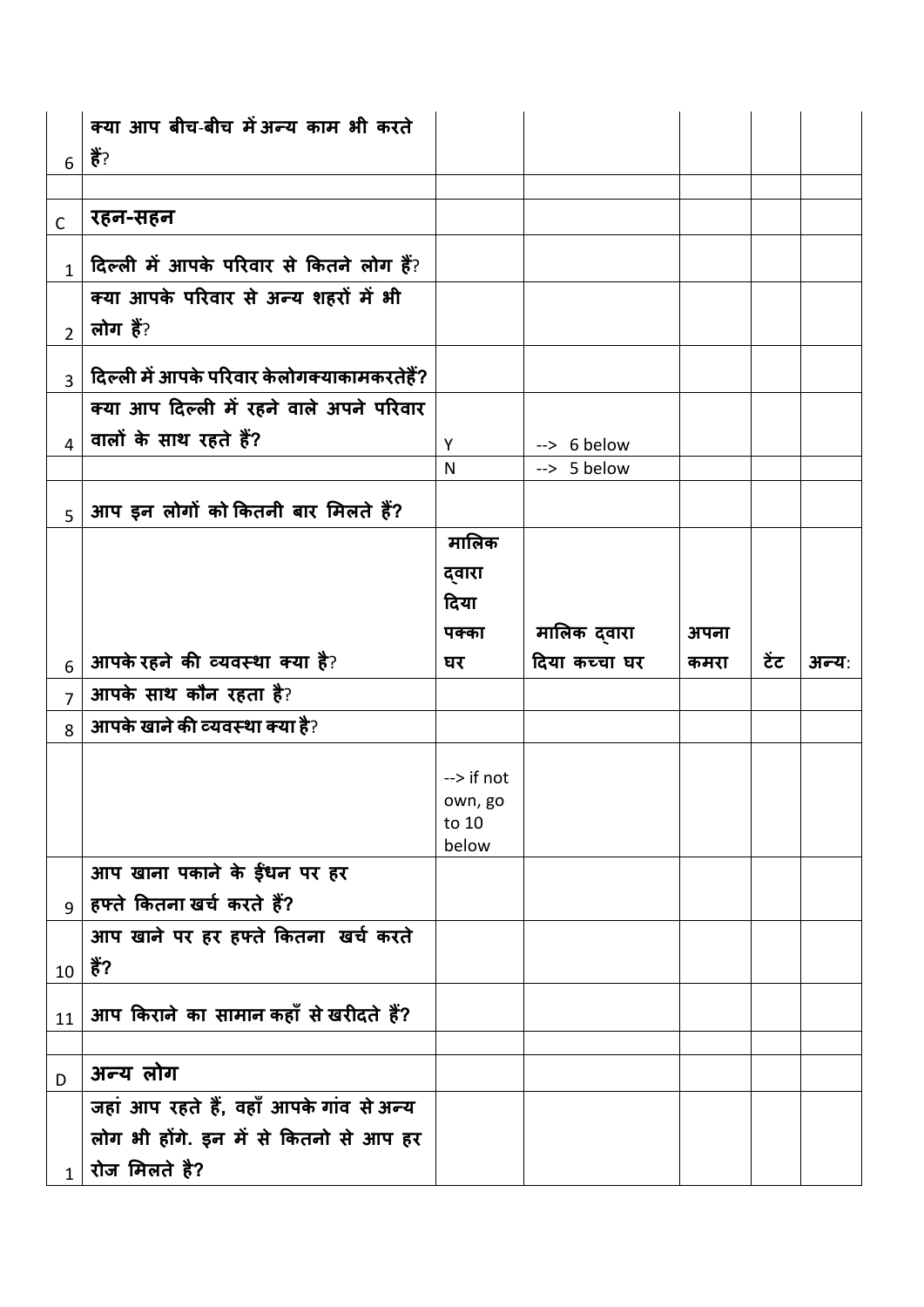| $2^{\circ}$     | ये लोग क्या काम करते हैं?              |       |                  |        |      |      |
|-----------------|----------------------------------------|-------|------------------|--------|------|------|
|                 | इन लोगों के अलावा आपकी शहर के कुछ      |       |                  |        |      |      |
|                 | अन्य लोगों से भी जान पहचान हैं? ये लोग |       | eg. Chai wallah, |        |      |      |
| $\overline{3}$  | कौन हैं?                               |       | malik etc        |        |      |      |
|                 | क्या आपके इन लोगों के साथ अच्छे        |       |                  |        |      |      |
| $\overline{4}$  | सम्बन्ध हैं?                           |       |                  |        |      |      |
|                 | क्या आपके अन्य गावों के रिक्शेवालों से |       |                  |        |      |      |
|                 | $_5$   अच्छे सम्बन्ध हैं?              |       |                  |        |      |      |
|                 | इन में से कितनो से आप नियमित रूप से    |       |                  |        |      |      |
| 6               | मिलते हैं?                             |       |                  |        |      |      |
|                 |                                        |       |                  |        |      |      |
| E               | आय और प्रेषण                           |       |                  |        |      |      |
| $\mathbf{1}$    | अपके काम का क्या समय हैं?              | शूरू: | समाप्तः          |        |      |      |
|                 | क्या आप हफ्ते में किसी दिन छुट्टी लेते |       |                  |        |      |      |
| 2 <sup>1</sup>  | हैं?                                   |       |                  |        |      |      |
|                 | आपकी हर दिन की अनुमानित आय कितनी       |       |                  |        |      |      |
| $\overline{3}$  | है?                                    |       |                  |        |      |      |
|                 |                                        |       |                  |        |      |      |
|                 | आपकी हर दिन की अनुमानित                |       |                  |        |      |      |
| $\overline{4}$  | बचत कितनी है?                          |       |                  |        |      |      |
| 5 <sup>1</sup>  | आप कहाँ बचत करते हैं?                  | बैंक  | दोस्त            | साहकार | स्वय | अन्य |
|                 | आप महीने में कितनी बार घर पैसा भेजते   |       |                  |        |      |      |
| 6               | हैं?                                   |       |                  |        |      |      |
|                 | आप हर बार अनुमानित कितना पैसा भेजते    |       |                  |        |      |      |
| $\overline{7}$  | हैं?                                   |       |                  |        |      |      |
| 8               | आप घर पैसा कैसे भेजते हैं?             | स्वयं | अन्य             |        |      |      |
| $\overline{9}$  | आप स्वयं कितनी बार घर जाते हैं?        |       |                  |        |      |      |
| 10 <sup>°</sup> | घर जाकर आप क्या काम करते हैं?          |       |                  |        |      |      |
|                 | $_{11}$ इस काम से कितनी आय होती है?    |       |                  |        |      |      |
|                 |                                        |       |                  |        |      |      |
|                 |                                        |       |                  |        |      |      |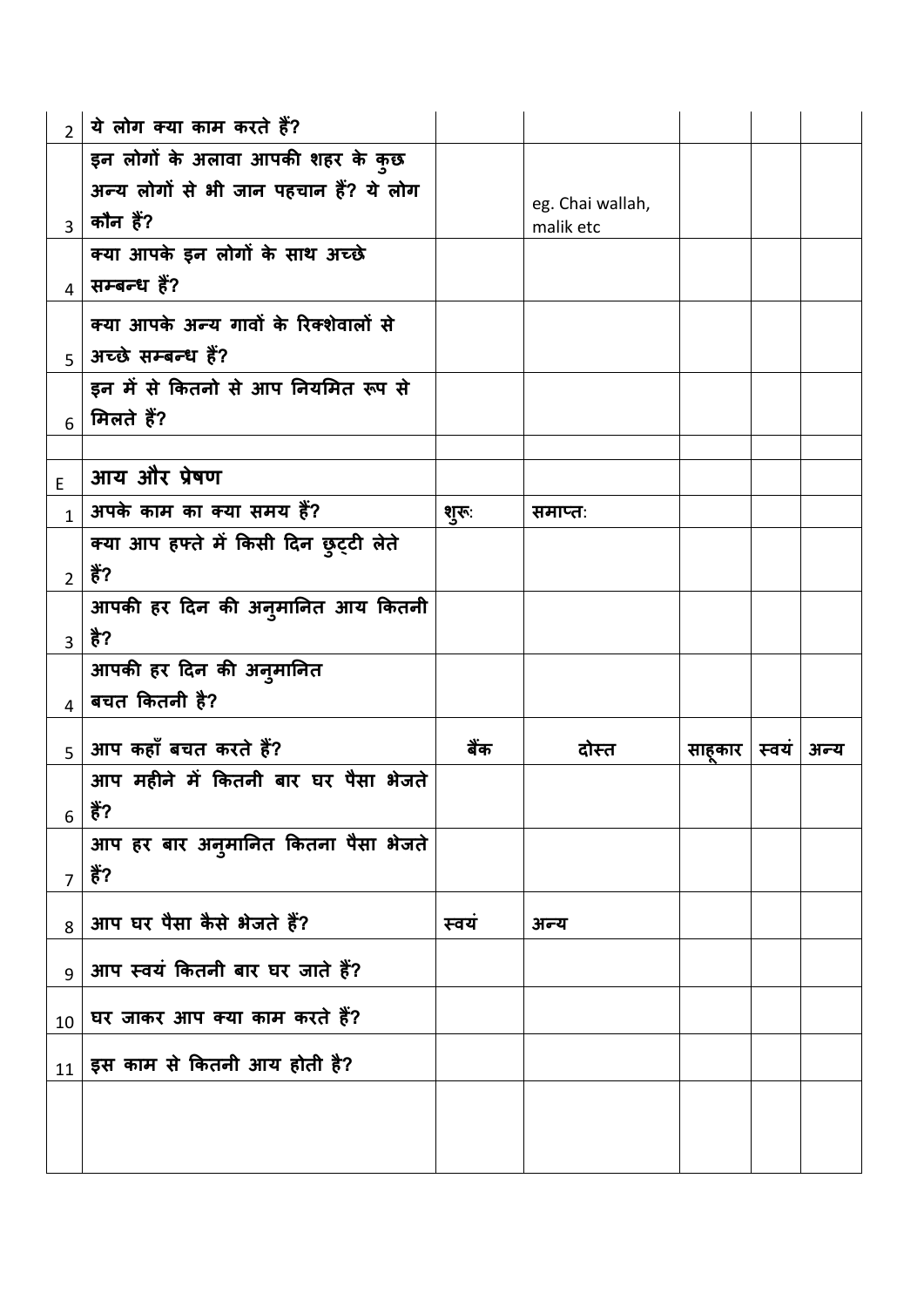| F              | स्वास्थ्य                                                                 |            |   |  |  |
|----------------|---------------------------------------------------------------------------|------------|---|--|--|
|                | शहर में आने के बाद आप कभी बीमार पड़े                                      |            |   |  |  |
| $\mathbf{1}$   | हैं?                                                                      | Y          | N |  |  |
|                | जब आप पिछली बार बीमार पड़े या आपका                                        |            |   |  |  |
|                | एक्सिडेंट हुआ तो किसने आपकी देखभाल                                        |            |   |  |  |
| $\overline{2}$ | की?                                                                       |            |   |  |  |
|                |                                                                           | सरकारी     |   |  |  |
|                | $_3$   आपका इलाज कहाँ हुआ?                                                | डिस्पेंसरी |   |  |  |
|                |                                                                           | प्राइवेट   |   |  |  |
|                |                                                                           | डिस्पेंसरी |   |  |  |
|                |                                                                           | घर         |   |  |  |
|                |                                                                           | पर/इलाज    |   |  |  |
|                |                                                                           | नहीं हुआ   |   |  |  |
|                |                                                                           | अन्य       |   |  |  |
|                | $_4$   इसमें कितना खर्चा आया?                                             |            |   |  |  |
|                |                                                                           |            |   |  |  |
|                |                                                                           |            |   |  |  |
| G              | उधार                                                                      |            |   |  |  |
|                | क्या आपको अचानक से बहुत खर्चा करने                                        |            |   |  |  |
|                | की ज़रुरत पड़ी है? (उदाहरण के लिए -                                       |            |   |  |  |
| $\mathbf{1}$   | शादी, बीमारी, खेती-बाड़ी)                                                 |            |   |  |  |
| $2^{\circ}$    | इस पैसे का इंतज़ाम आपने कहाँ से किया?                                     |            |   |  |  |
|                | $_3$   आपकी ज़रुरत पूरी हो पायी?                                          |            |   |  |  |
|                | क्या आपको किसी अन्य कारण से भी पैसे                                       |            |   |  |  |
| $\overline{4}$ | उधार लेने की ज़रुरत पड़ी?                                                 |            |   |  |  |
| 5              | क्या पूरा उधार चुकता हो गया है?                                           |            |   |  |  |
|                |                                                                           |            |   |  |  |
|                | क्या आपने कभी किसी को उधार दिया?                                          |            |   |  |  |
| 6              | क्या वो पैसे वापस मिल गए?<br>$_7$   क्या गाँव में अभी कोई क़र्ज़ बाकी है? |            |   |  |  |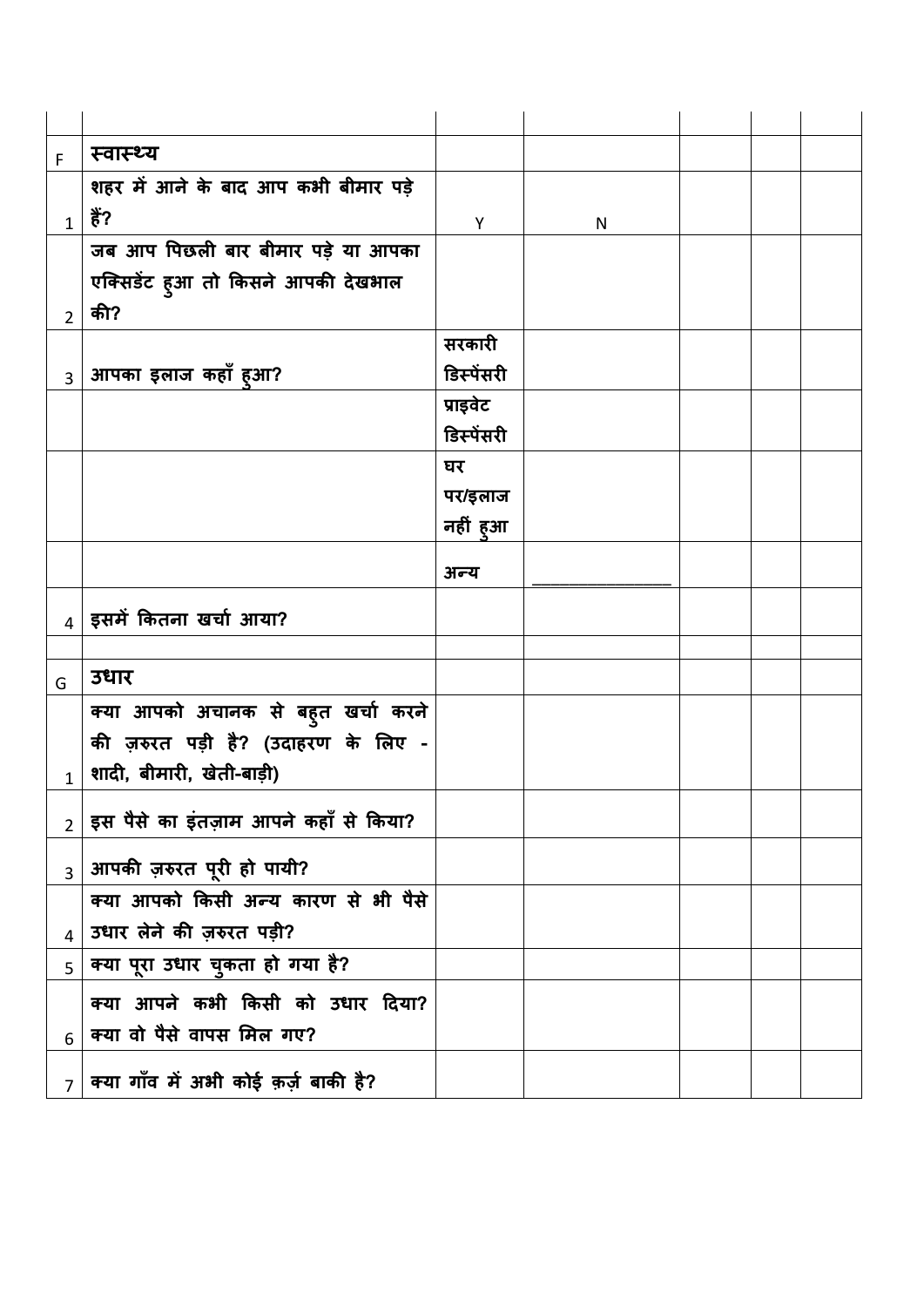## **REFERENCES**

Adaman, Fikret & Oya Pinar Ardic & Didem Tuzemen (2006), ["Network Effects in Risk Sharing](http://ideas.repec.org/p/bou/wpaper/2006-17.html)  [and Credit Market Access: Evidence from Istanbul"](http://ideas.repec.org/p/bou/wpaper/2006-17.html), [Working Papers](http://ideas.repec.org/s/bou/wpaper.html) 2006/17, Bogazici University, Department of Economics.

Alesina, Alberto & Eliana La Ferrara (2000), ["Participation In Heterogeneous Communities"](http://ideas.repec.org/a/tpr/qjecon/v115y2000i3p847-904.html), *[The](http://ideas.repec.org/s/tpr/qjecon.html)  [Quarterly Journal of Economics](http://ideas.repec.org/s/tpr/qjecon.html)*, MIT Press, vol. 115(3), pages 847-904, August.

Alvi, Eskander & Seife Dendir (2009), "On consumption insurance in poor urban areas: Evidence from Ethiopia", *[Journal of International Development,](http://onlinelibrary.wiley.com/journal/10.1002/(ISSN)1099-1328)*[Volume 21, Issue 5.](http://onlinelibrary.wiley.com/doi/10.1002/jid.v21:5/issuetoc)

Banerjee, Abhijit V. (1992), "A Simple Model of Herd Behavior", *The Quarterly Journal of Economics*, MIT Press, vol. 107(3), pages 797-817, August.

Banerjee B. (1983), "Social Networks in the Migration Process: Empirical Evidence on Chain Migration in India", *The Journal of Developing Areas*, Vol. 17, No. 2 (Jan., 1983), pp. 185-196

Bramoullé, Yann & Rachel Kranton (2007), ["Risk-sharing networks"](http://ideas.repec.org/a/eee/jeborg/v64y2007i3-4p275-294.html), *[Journal of Economic](http://ideas.repec.org/s/eee/jeborg.html)  [Behavior& Organization](http://ideas.repec.org/s/eee/jeborg.html)*, Elsevier, vol. 64(3-4), pages 275-294.

Bloch, Francis & Garance Genicot & Debraj Ray (2008), ["Informal insurance in social](http://ideas.repec.org/a/eee/jetheo/v143y2008i1p36-58.html)  [networks"](http://ideas.repec.org/a/eee/jetheo/v143y2008i1p36-58.html), *[Journal of Economic Theory](http://ideas.repec.org/s/eee/jetheo.html)*, Elsevier, vol. 143(1), pages 36-58, November.

Centre for Civil Society (CCS) (2012), "Three Wheels on the Road of Regulation".

Coffé, [Hilde](http://www.springerlink.com/content/?Author=Hilde+Coff%c3%a9) (2009), ["Social Capital and Community Heterogeneity"](http://www.springerlink.com/content/3613vx5133k8207u/), *[SOCIAL INDICATORS](http://www.springerlink.com/content/0303-8300/)  [RESEARCH](http://www.springerlink.com/content/0303-8300/)*[Volume 91, Number 2](http://www.springerlink.com/content/0303-8300/91/2/) , 155-170.

Dasgupta, P. (1988), "Trust as a Commodity", in D Gambetta, ed., *Trust: Making and Breaking Cooperative Relations*, Oxford: Basil Blackwell.

Dasgupta, P. (2010), "A Matter of Trust: Social Capital and Economic Development", SCI Discussion Paper Series. Manchester: Sustainable Consumption Institute; 2010. Working Paper No. 1.

Fafchamps, Marcel & FloreGubert (2007), ["Contingent Loan Repayment in the](http://ideas.repec.org/a/ucp/ecdecc/v55y2007p633-667.html)  [Philippines"](http://ideas.repec.org/a/ucp/ecdecc/v55y2007p633-667.html), *[Economic Development and Cultural Change](http://ideas.repec.org/s/ucp/ecdecc.html)*, University of Chicago Press, vol. 55, pages 633-667.

Fafchamps, Marcel & Susan Lund (2003), ["Risk-sharing networks in rural Philippines"](http://ideas.repec.org/a/eee/deveco/v71y2003i2p261-287.html) *[Journal of](http://ideas.repec.org/s/eee/deveco.html)  [Development Economics](http://ideas.repec.org/s/eee/deveco.html)*, Elsevier, vol. 71(2), pages 261-287, August.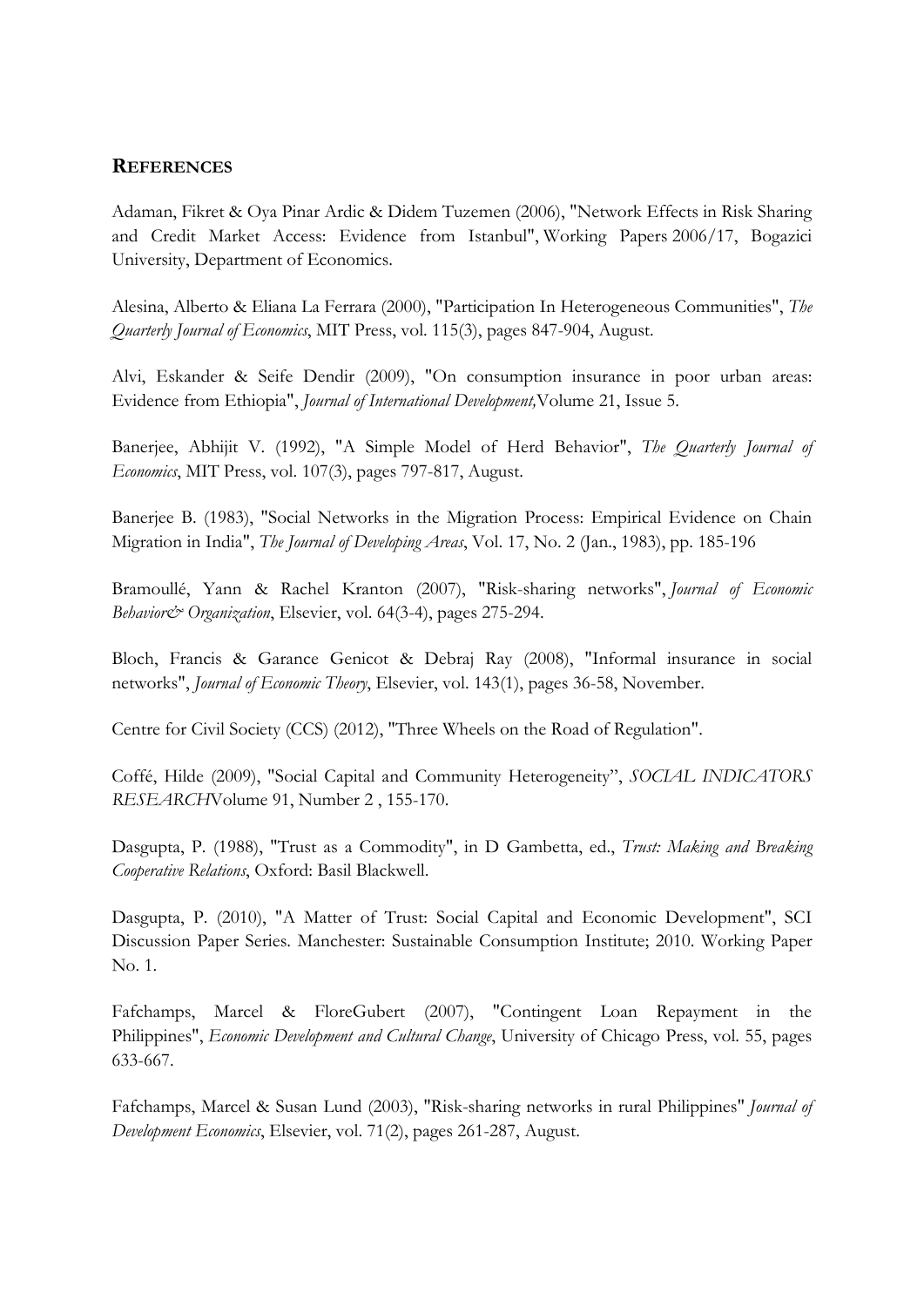Glaeser, Edward & David Laibson & José A. Scheinkman & Christine L. Soutter (2000), "Measuring Trust*," The Quarterly Journal of Economics*, MIT Press, vol. 115(3), pages 811-846, August.

Granovetter, Mark S. (1973)*,* "The Strength of Weak Ties", *American Journal of Sociology*, Volume 78, Issue 6 (May, 1973), 1360-1380.

Kurosaki, T. & Sawada & Asit Banerji& S.N. Mishra (2007), "Rural-Urban Migration and Urban Poverty: Socio-Economic Profiles of Rickshaw Pullers and Owner-Contractors in North-East Delhi", CIRJE F-Series CIRJE-F-485, CIRJE, Faculty of Economics, University of Tokyo

Ligon, Ethan (2005), ["Formal Markets and Informal Insurance"](http://ideas.repec.org/a/eee/irlaec/v25y2005i1p75-88.html), *[International Review of Law and](http://ideas.repec.org/s/eee/irlaec.html)  [Economics](http://ideas.repec.org/s/eee/irlaec.html)*, Elsevier, vol. 25(1), pages 75-88, March.

Mazzocco, M. (2007), "Household Intertemporal Behavior: a Collective Characterization and a Test of Commitment", *Review of Economic Studies*, 74(3), 857—895.

Mitra, A. (2008), "Social Capital, Livelihood and Upward Mobility", *Habitat International*, Elsevier, Vol.32, No.2.

Mitra, A. (2010), "Migration, Livelihood and Well-being: Evidence from Indian City-Slums", *Urban Studies*, 1-20.

Nandhi, Mani A. (2011), "The Urban Poor and their Money: A Study of Cycle Rickshaw Pullers in New Delhi", *IFMR Research*.

Ogaki, M. & Q. Zhang (2001), "Deceasing Relative Risk Aversion and Tests of Risk Sharing", *Econometrica*, 69(2), 515—526.

Park, C. (2006), "Risk Pooling Between Households and Risk-Coping Measures in Developing Countries: Evidence From Rural Bangladesh", *Economic Development and Cultural Change*, 54, 423- 457.

Platteau, Jean-Philippe (2006), ["Solidarity Norms and Institutions in Village Societies: Static and](http://ideas.repec.org/h/eee/givchp/1-12.html)  [Dynamic Considerations"](http://ideas.repec.org/h/eee/givchp/1-12.html), *[Handbook on the Economics of Giving, Reciprocity and Altruism](http://ideas.repec.org/s/eee/givchp.html)*, Elsevier.

Quisumbing, Agnes R. & Scott McNiven & Marie Godquin (2008) ["Shocks, groups,](http://ideas.repec.org/p/fpr/worpps/84.html) and [networks in Bukidnon, Philippines"](http://ideas.repec.org/p/fpr/worpps/84.html), [CAPRi working papers](http://ideas.repec.org/s/fpr/worpps.html) 84, International Food Policy Research Institute (IFPRI).

Rosenzweig, M. (1988), "Risk, implicit contracts, and the family in rural areas of low-income countries", *Economic Journal*, 98, 1148–1170.

Scott, James (1979), *The Moral Economy of the Peasant: Rebellion and Subsistence in Southeast Asia,* Yale University Press.